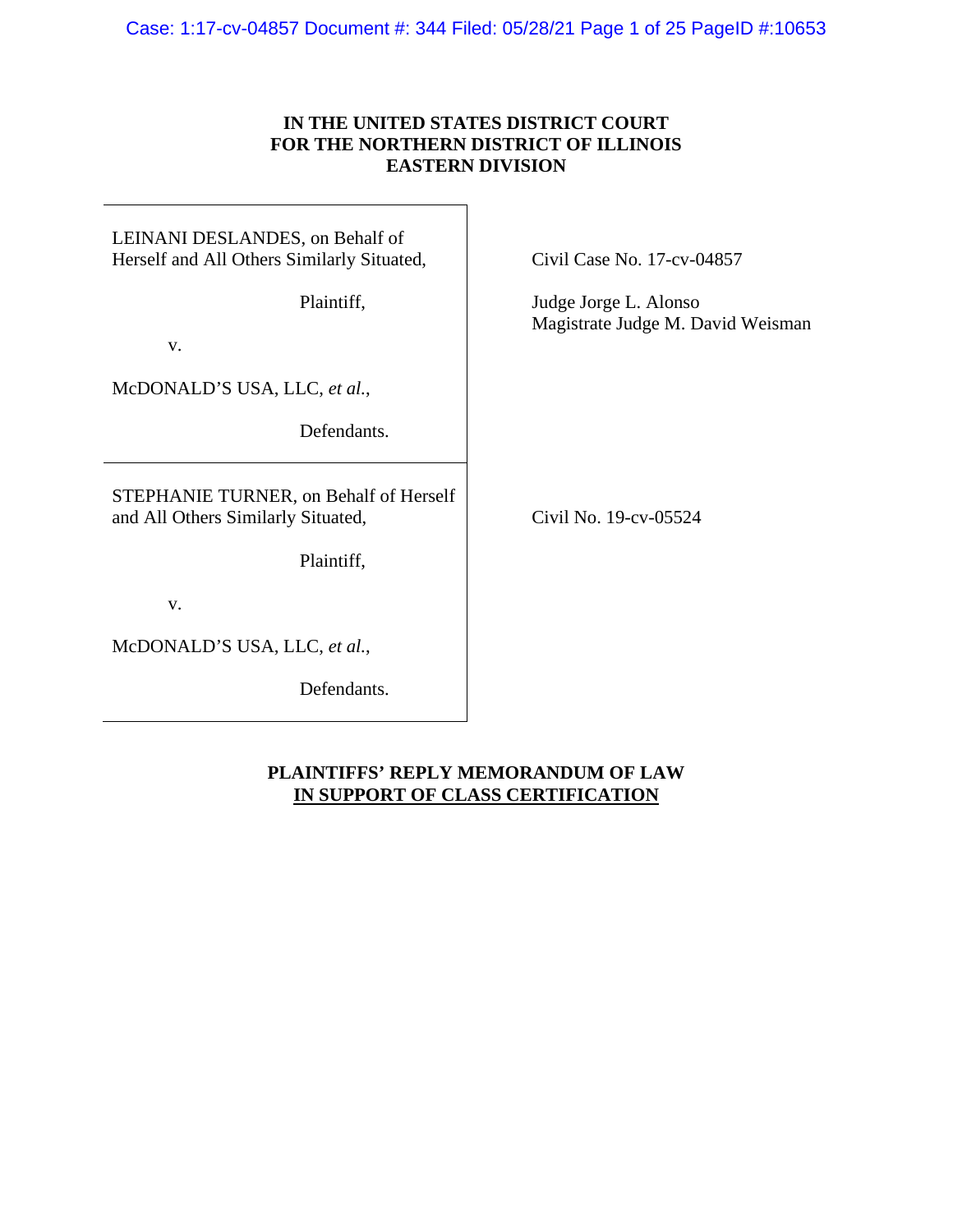# **TABLE OF CONTENTS**

| II. |    |  |
|-----|----|--|
|     | A. |  |
|     | B. |  |
|     | C. |  |
|     | D. |  |
|     | Е. |  |
| Ш.  |    |  |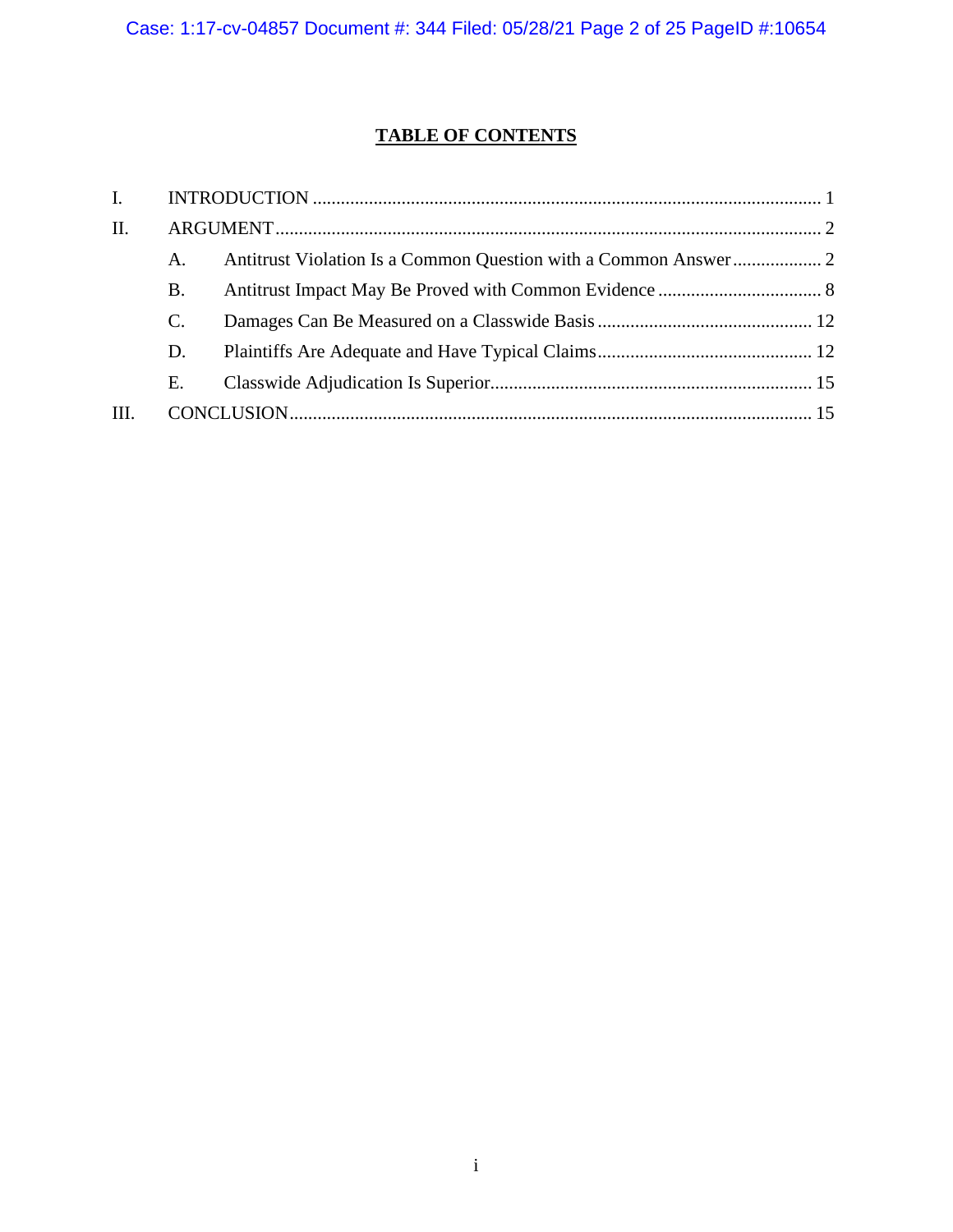# **TABLE OF AUTHORITIES**

# **Page(s)**

## **Cases**

| Agnew v. Nat'l Collegiate Athletic Ass'n,                                                                        |
|------------------------------------------------------------------------------------------------------------------|
| Am. Airlines v. Christensen,                                                                                     |
| Bd. of Regents v. Nat'l Collegiate Athletic Ass'n,                                                               |
| Beatrice Foods v. F.T.C.,                                                                                        |
| Blackburn v. Sweeney,                                                                                            |
| Blumenthal $v.$ U.S.,                                                                                            |
| Broussard v. Meineke Discount Muffler Shops, Inc.,                                                               |
| Brown v. Yellow Transp., Inc.,                                                                                   |
| D&M Farms v. Birdsong Corp.,                                                                                     |
| DeKoven v. Plaza Assocs.,                                                                                        |
| E&G, Inc. v. Am. Hotel Register Co.,<br>No. 17-CV-1011, 2018 WL 1334934 (N.D. Ill. Mar. 15, 2018) (Alonso, J.)13 |
| Funeral Consumers Alliance, Inc. v. Serv. Corp. Int'l,                                                           |
| Hedlund & Hanley, LLC v. Bd. of Trustees of Comm. Coll. Dist. No. 508,                                           |
| Hewitt v. Joyce Beverages of Wisconsin, Inc.                                                                     |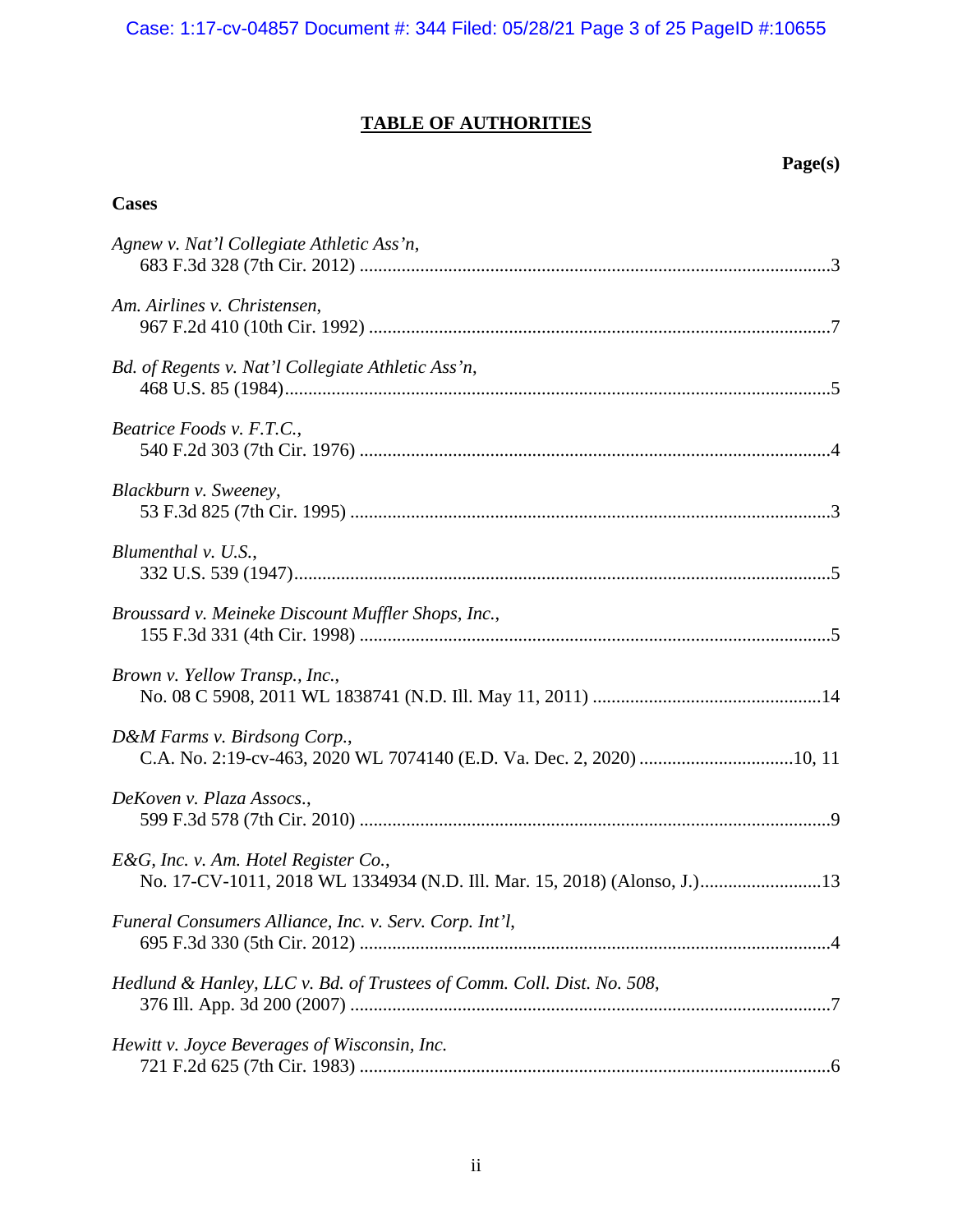# Case: 1:17-cv-04857 Document #: 344 Filed: 05/28/21 Page 4 of 25 PageID #:10656

| In re Copper Antitrust Litig.,                                   |
|------------------------------------------------------------------|
| In re Fine Paper Antitrust Litig.,                               |
| In re High-Tech Emp. Antitrust Litig.,                           |
| In re Ins. Brokerage Antitrust Litig.,                           |
| In re Johnson,                                                   |
| In re Sulfuric Acid Antitrust Litig.,                            |
| Interstate Circuit v. U.S.,                                      |
| Jones v. City of Chicago,                                        |
| Kleen Prods. LLC v. Int'l Paper Co.,                             |
| Klehr v. A.O. Smith Corp.,                                       |
| Kohen v. Pacific Inv. Mgmt. Co. LLC,                             |
| Kotteakos v. U.S.,                                               |
| La. Firefighters' Retirement Sys. v. N. Trust Investments, N.A., |
| Law v. Nat'l Collegiate Athletic Ass'n,                          |
| Madison 92nd St. Assocs., LLC v. Courtyard Mgmt. Corp.,          |
| Marion Healthcare, LLC v. Becton Dickinson & Co.,                |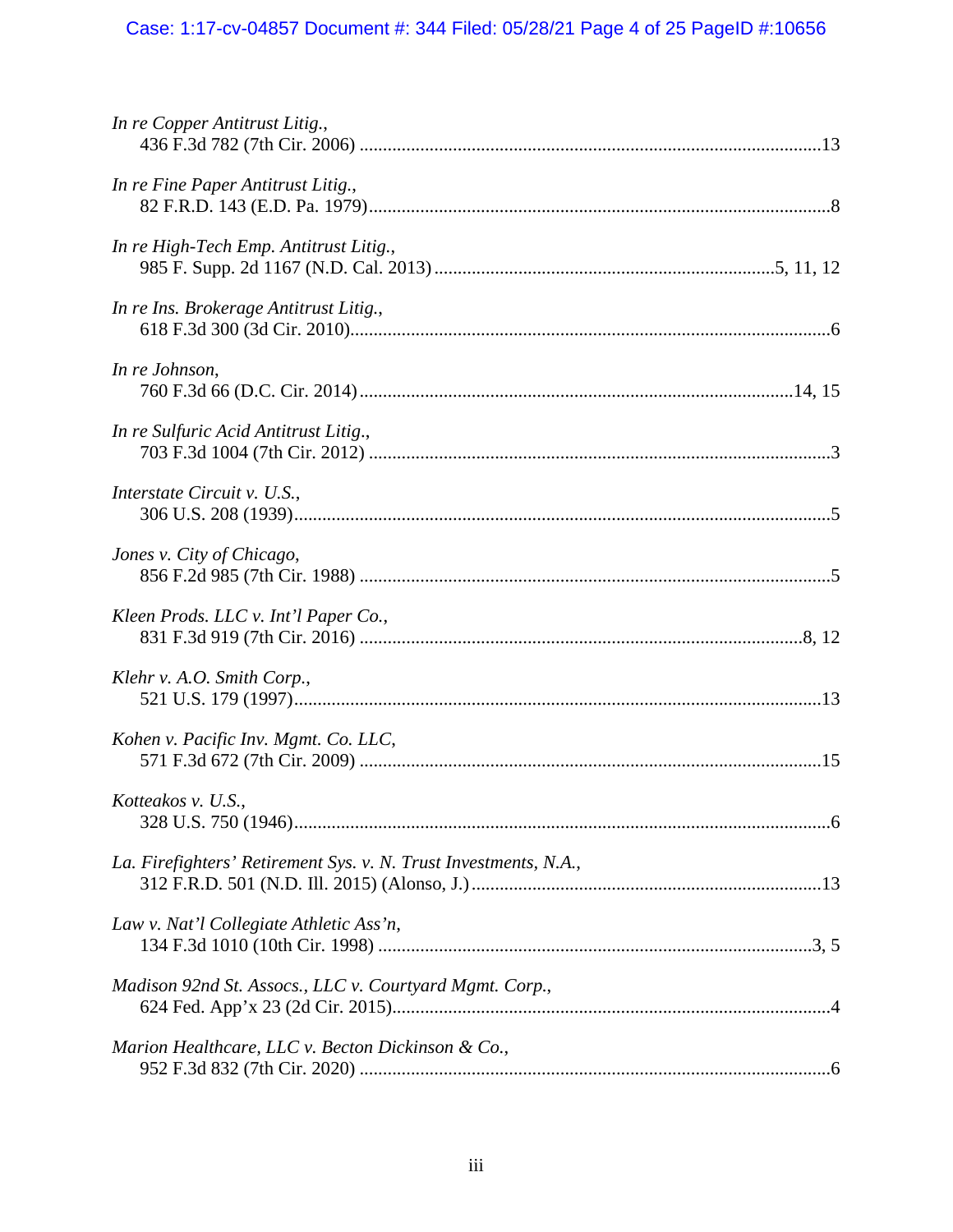# Case: 1:17-cv-04857 Document #: 344 Filed: 05/28/21 Page 5 of 25 PageID #:10657

| Martino v. McDonald's Sys., Inc.,                               |
|-----------------------------------------------------------------|
| MCM Partners, Inc. v. Andrews-Bartlett & Assocs., Inc.,         |
| Messner v. Northshore Univ. HealthSystem,                       |
| Package Shop, Inc. v. Anheuser-Busch, Inc.,                     |
| Parko v. Shell Oil Co.,                                         |
| Petrella v. Metro-Goldwyn-Mayer, Inc.,                          |
| Photovest Corp. v. Fotomat Corp.,                               |
| Procaps S.A. v. Patheon, Inc.,                                  |
| Puffer v. Allstate Ins. Co.,                                    |
| Randall v. Rolls-Royce Corp.,                                   |
| Republic Tobacco Co. v. N. Atlantic Trading Co., Inc.,          |
| Riffey v. Rauner,                                               |
| Rio Grande Royalty Co., Inc. v. Energy Transfer Partners, L.P., |
| Rosario v. Livaditis,                                           |
| Sample v. Aldi, Inc.,                                           |
| Sapperstein v. Hager,                                           |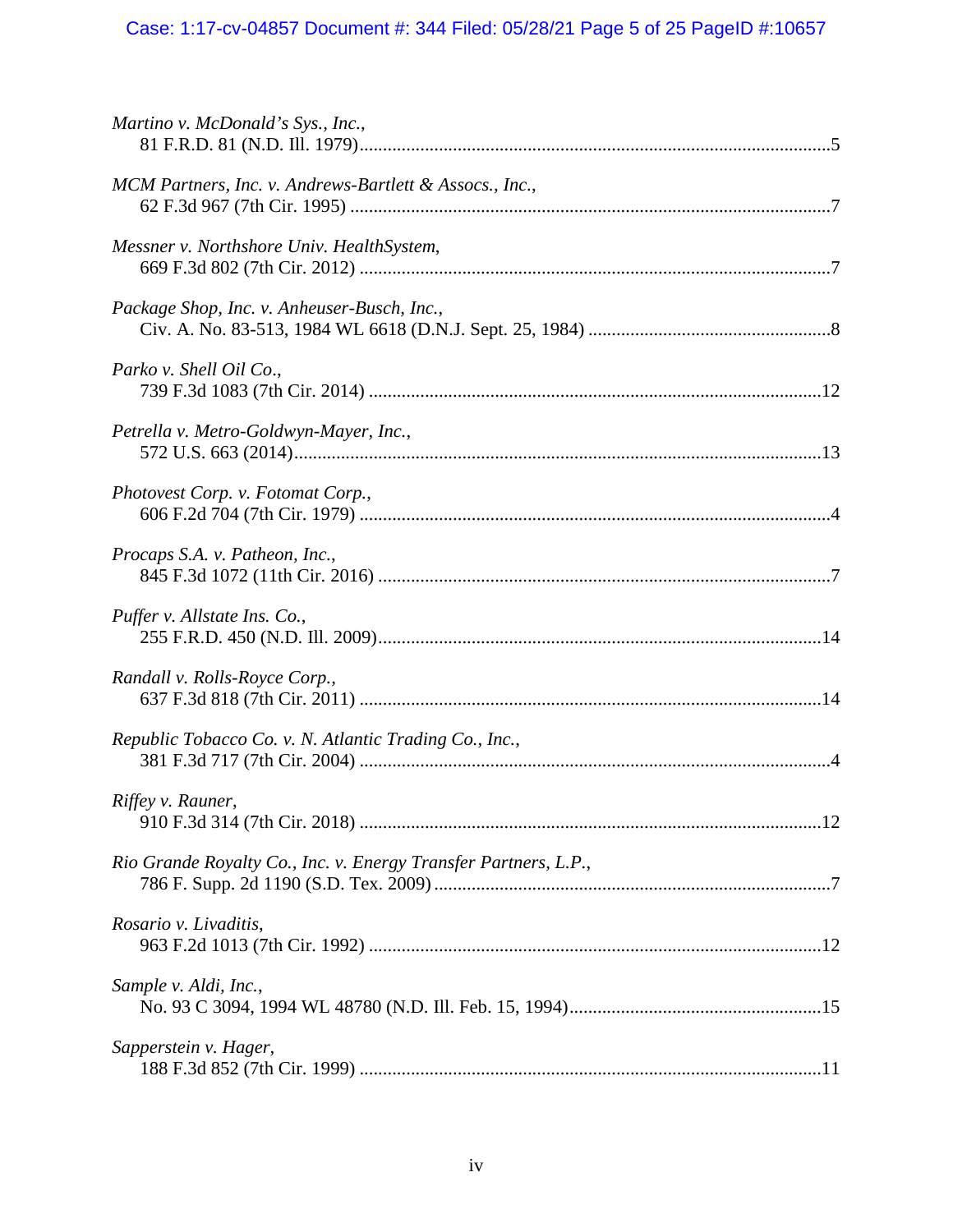# Case: 1:17-cv-04857 Document #: 344 Filed: 05/28/21 Page 6 of 25 PageID #:10658

| Seaman v. Duke Univ.,                                                           |  |
|---------------------------------------------------------------------------------|--|
| Sheridan v. Marathon Petroleum Co. LLC,                                         |  |
| State of Ala. v. Blue Bird Body Co., Inc.,                                      |  |
| Staton v. Boeing Co.,                                                           |  |
| Times-Picayune Publ'g Co. v. U.S.,                                              |  |
| Tinner v. United Ins. Co. of Am.,                                               |  |
| Toys 'R' Us, Inc. v. F.T.C.,                                                    |  |
| Turner v. McDonald's USA, LLC,                                                  |  |
| Tyson Foods, Inc. v. Bouaphakeo,                                                |  |
| U.S. Info. Sys., Inc. v. Int'l Bhd. of Elec. Workers Loc. Union No. 3, AFL-CIO, |  |
| U.S. v. Apple, Inc.,                                                            |  |
| U.S. v. Continental Can Co.,                                                    |  |
| U.S. v. Falstaff Brewing Corp.,                                                 |  |
| Wagner v. Magellan Health Servs., Inc.,                                         |  |
| Wagner v. Taylor,                                                               |  |
| Worldwide Basketball & Sports Tours, Inc. v. N.C.A.A.,                          |  |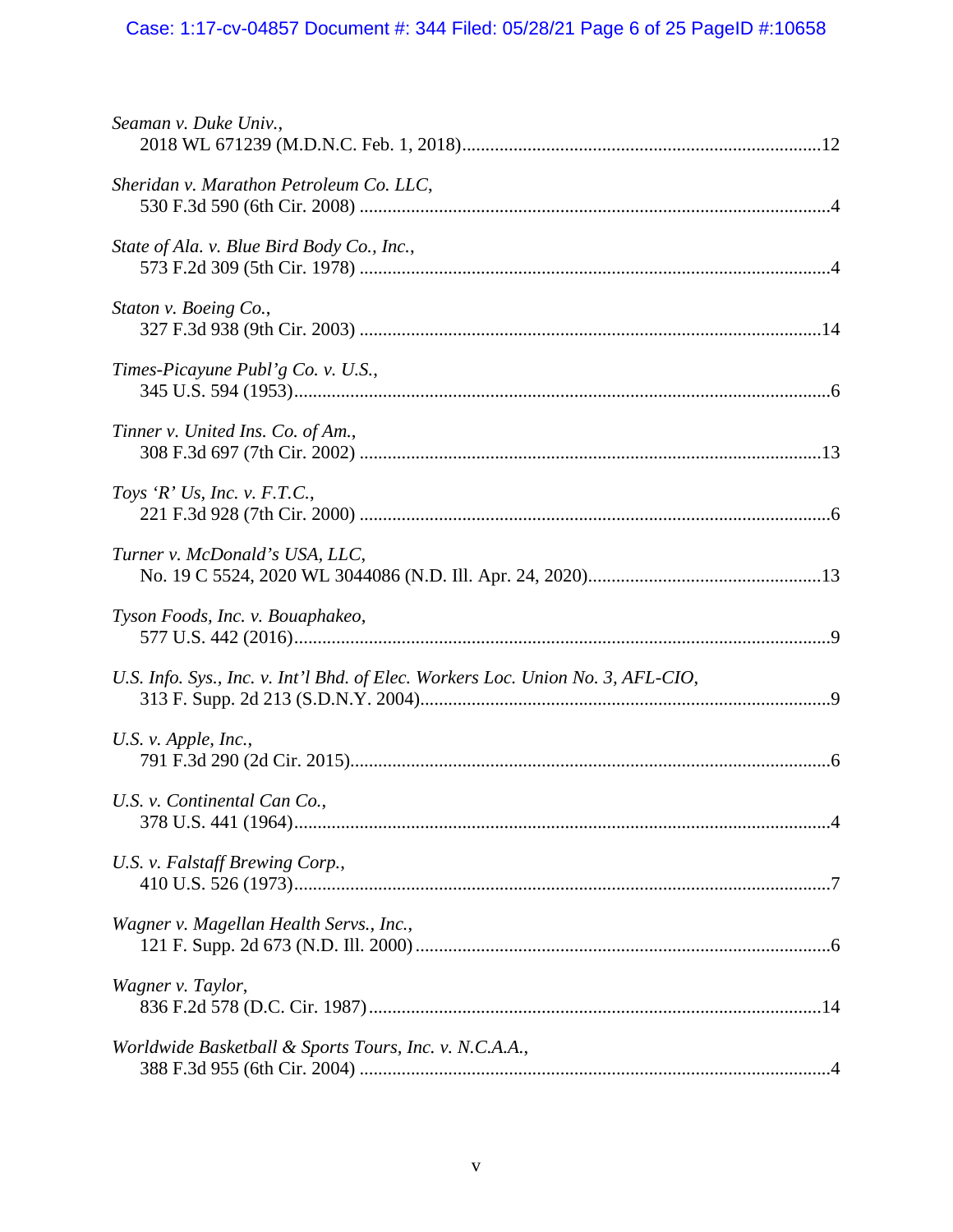# **Other Authorities**

| REFERENCE MANUAL ON SCIENTIFIC EVIDENCE       |  |
|-----------------------------------------------|--|
|                                               |  |
| Floyd J. Fowler, Jr., SURVEY RESEARCH METHODS |  |
|                                               |  |
| William Cochrane, SAMPLING TECHNIQUES         |  |
|                                               |  |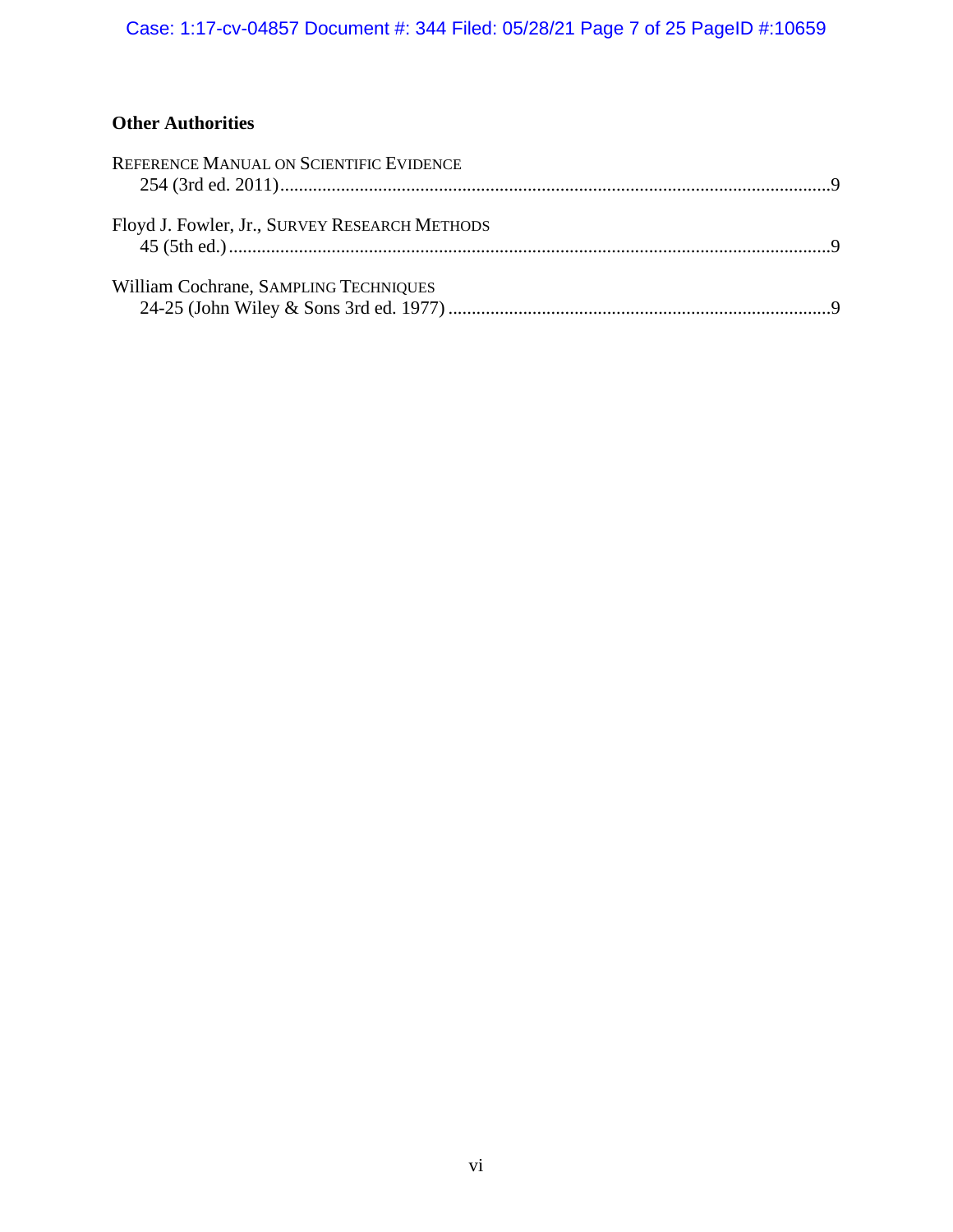#### **I. INTRODUCTION**

The core of McDonald's opposition is a *merits* argument that the No-Hire Agreement was incapable of achieving its obvious purpose: to keep Class wages down by reducing competition for Class labor. This argument only confirms that Plaintiffs' motion should be granted, because whether the No-Hire Agreement suppressed Class pay is a common question that will be resolved, either way, with common evidence.

McDonald's papers only prove the point. In a misguided attempt to justify its misconduct, McDonald's own expert opines

|                                                                                             | Murphy Rept. (Dkt. 310-12), ¶[284-86. McDonald's |
|---------------------------------------------------------------------------------------------|--------------------------------------------------|
| admits this dynamic is Classwide, and applied equally to McDonald's restaurants nationwide. |                                                  |
| Declaration of Walter W. Noss ("Noss Decl."), Ex. 1 (Murphy Dep.) at 185: 6-8               |                                                  |
|                                                                                             | Of course, lower expected turnover meant that    |
| McDonald's employers set pay levels lowe                                                    |                                                  |
|                                                                                             | Murphy Rept., 136. And this wage suppression     |
| impacted all Class members                                                                  |                                                  |
|                                                                                             |                                                  |
|                                                                                             | <i>Id.</i> , $n.47$ (quoting                     |

Duggan Dep.). Thus, McDonald's cannot even defend itself without relying on Classwide arguments and evidence that confirm Plaintiffs' theory of the case.

This case presents ideal circumstances for class certification. Every member of the Class complains about the same thing: the No-Hire Agreement. Proof of the violation will rely entirely upon common evidence: an identical, express restraint written into every franchise agreement, and nationwide policies McDonald's implemented to enforce and reciprocate it. The Class will rely upon common evidence for impact and damages: witness testimony, contemporaneous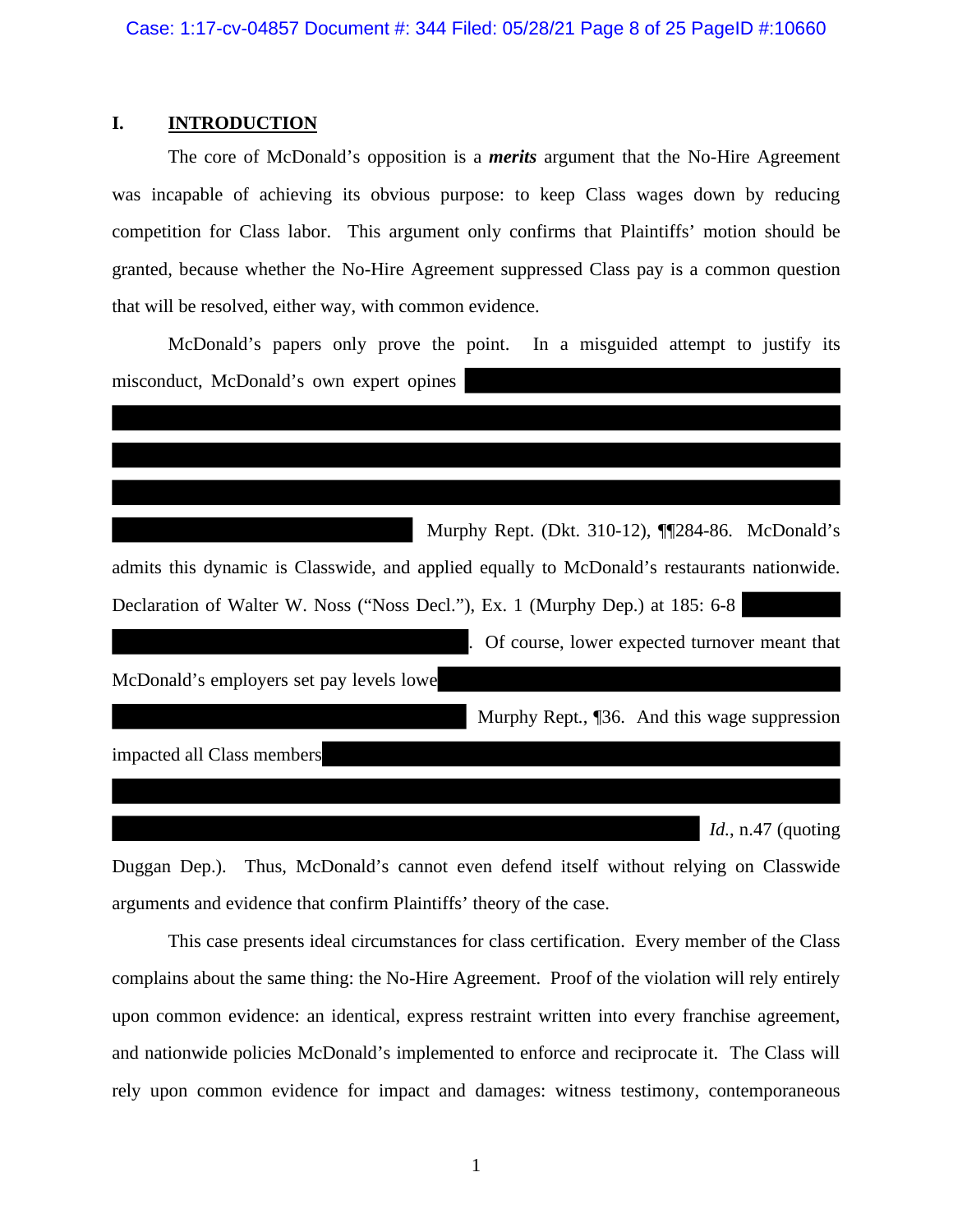#### Case: 1:17-cv-04857 Document #: 344 Filed: 05/28/21 Page 9 of 25 PageID #:10661

business records, economic theory and research, and expert analysis all demonstrate the No-Hire Agreement accomplished its unlawful objective and reduced Class pay. Part of that common proof includes powerful econometric models

, through common explanatory variables such as local minimum wage and local unemployment rate. Singer Rept. (Dkt. 271-5), ¶¶45-57. One of those explanatory variables is the No-Hire Agreement, showing that the misconduct at issue suppressed Class pay

*Id.*, ¶52.

McDonald's proposes no alternative dataset, no omitted control variable, and no meritorious reason to ignore the results of Dr. Singer's reliable and standard econometric methods.

Plaintiffs' antitrust claims will rise or fall on common evidence and should proceed on behalf of all the workers whom McDonald's injured with its unlawful conduct.

#### **II. ARGUMENT**

### **A. Antitrust Violation Is a Common Question with a Common Answer**

**Relevant Market**: An elaborate market-definition exercise is not required to answer whether the No-Hire Agreement was anticompetitive. McDonald's assumes the full-blown rule of reason will apply, but common evidence confirms the Court's earlier decision to apply the quick-look test. Dkt. 53 at 10-16. McDonald's and the franchisees are direct, horizontal competitors for labor, and their agreement to limit competition suppressed worker pay, as "a rudimentary understanding of economics" would predict. *Compare id*. at 12 *with* Singer Rept., ¶¶21-28 *and* Cappelli Rept. (Dkt. 271-6), ¶¶79-103. McDonald's describes the restraint as "vertical" and "intrabrand" to suggest more proof is needed to evaluate anticompetitive potential, but the Court has already rejected that characterization. *Compare* Dkt. 53 at 15 ("In the employment market, the various McDonald's stores are competing brands.") *with*, *e.g.*, Murphy

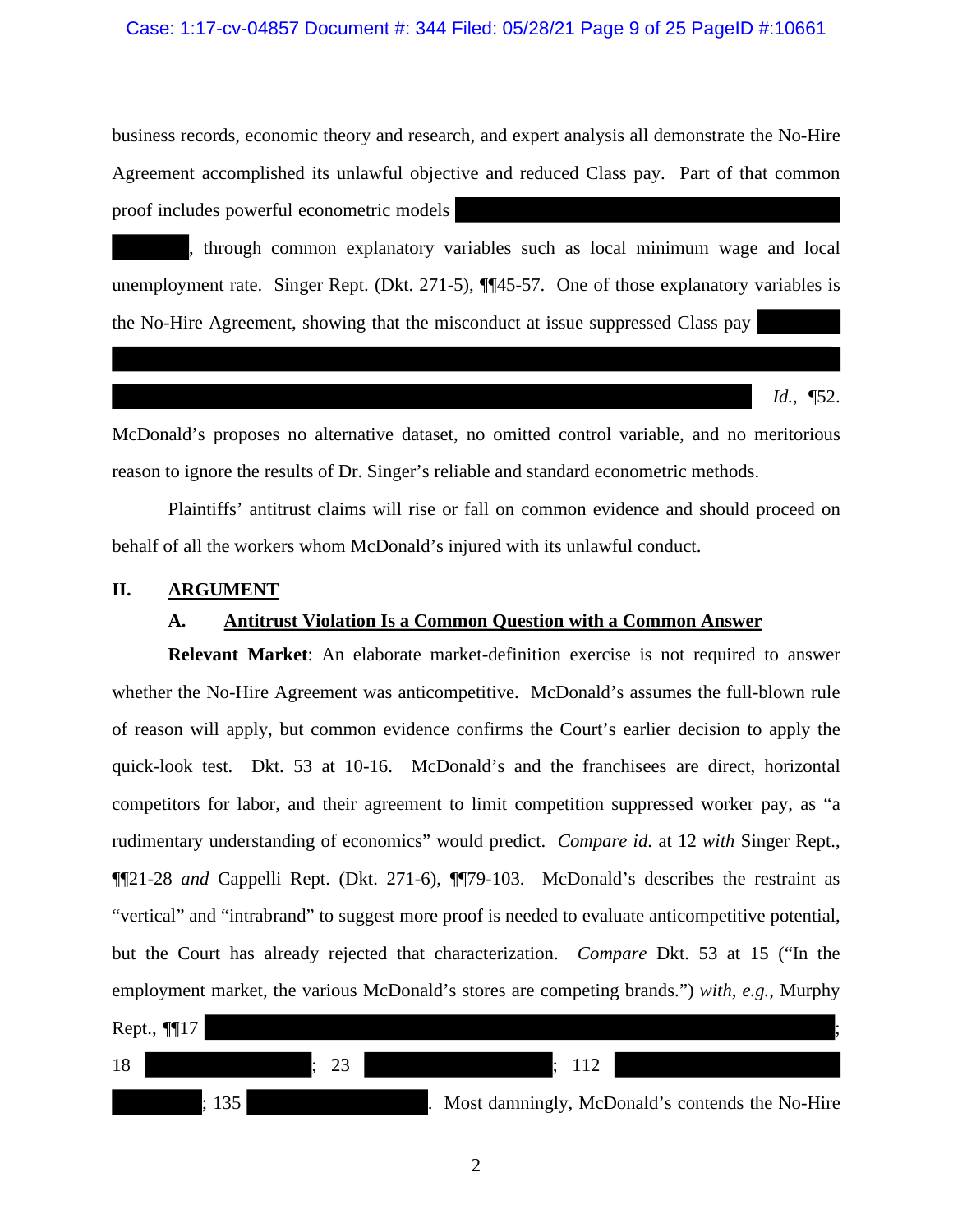#### Case: 1:17-cv-04857 Document #: 344 Filed: 05/28/21 Page 10 of 25 PageID #:10662

Agreement is justified because it prevented employee movement between McDonald's restaurants, *see*, *e.g.*, Murphy Rept., ¶¶284-86, but that "defense" concedes an anticompetitive market division. As the Court recognized, there are lawful ways, like paying employees more, "to encourage . . . [them] to stay without resorting to unlawful market division." Dkt. 53 at 15. Dr. Singer's regression confirms this: McDonald's and its franchisees paid their employees more after ending the No-Hire Agreement. Singer Rept., ¶¶51-59. In any case, the validity of McDonald's justifications, the necessity of McDonald's restraint to serve those justifications, and the reasonableness of the restraint after considering both anticompetitive effects and McDonald's defenses are all classwide common questions. *Law v. Nat'l Collegiate Athletic Ass'n*, 134 F.3d 1010, 1019 (10th Cir. 1998) (explaining burden-shifting for quick-look claim); *see also Blackburn v. Sweeney*, 53 F.3d 825, 828-29 (7th Cir. 1995) (rejecting ancillarity).

When a challenged restraint is so facially anticompetitive, Plaintiffs need only identify the "rough contours" of a commercial market. *See*, *e.g*., *Agnew v. Nat'l Collegiate Athletic Ass'n*, 683 F.3d 328, 346 (7th Cir. 2012) (agreeing "a labor market for student athletes . . . would meet plaintiffs' burden of describing a cognizable market").<sup>1</sup> The "rough contours" are the service market for McDonald's restaurant workers. Common evidence demonstrates the robust, specific training McDonald's employees must receive to ensure products and customer experiences are identical at restaurants across the country. *See* Cappelli Rept., ¶¶48-62; Cappelli Rebuttal (Dkt. 329-2), ¶¶71-101; Noss Decl., ¶3, Table 1. It also proves that this training has special value to McDonald's employers.<sup>2</sup> That is why McDonald's tracked worker training history, even when restaurants changed ownership or workers returned to different restaurants,

<sup>2</sup> *E.g.*, Noss Decl., Ex. 3 at 59:2-59:11

; *id.* 100:13-24

; Ex. 4 at 76:15-77:3 . *See also* Cappelli Rebuttal., ¶72

3

.

<sup>1</sup> *See also In re Sulfuric Acid Antitrust Litig*., 703 F.3d 1004, 1007-08 (7th Cir. 2012) (observing that "even if a challenged practice doesn't quite rise to the level of per se illegality, it may be close enough to shift to the defendant the burden of showing that appearances are deceptive" without market definition).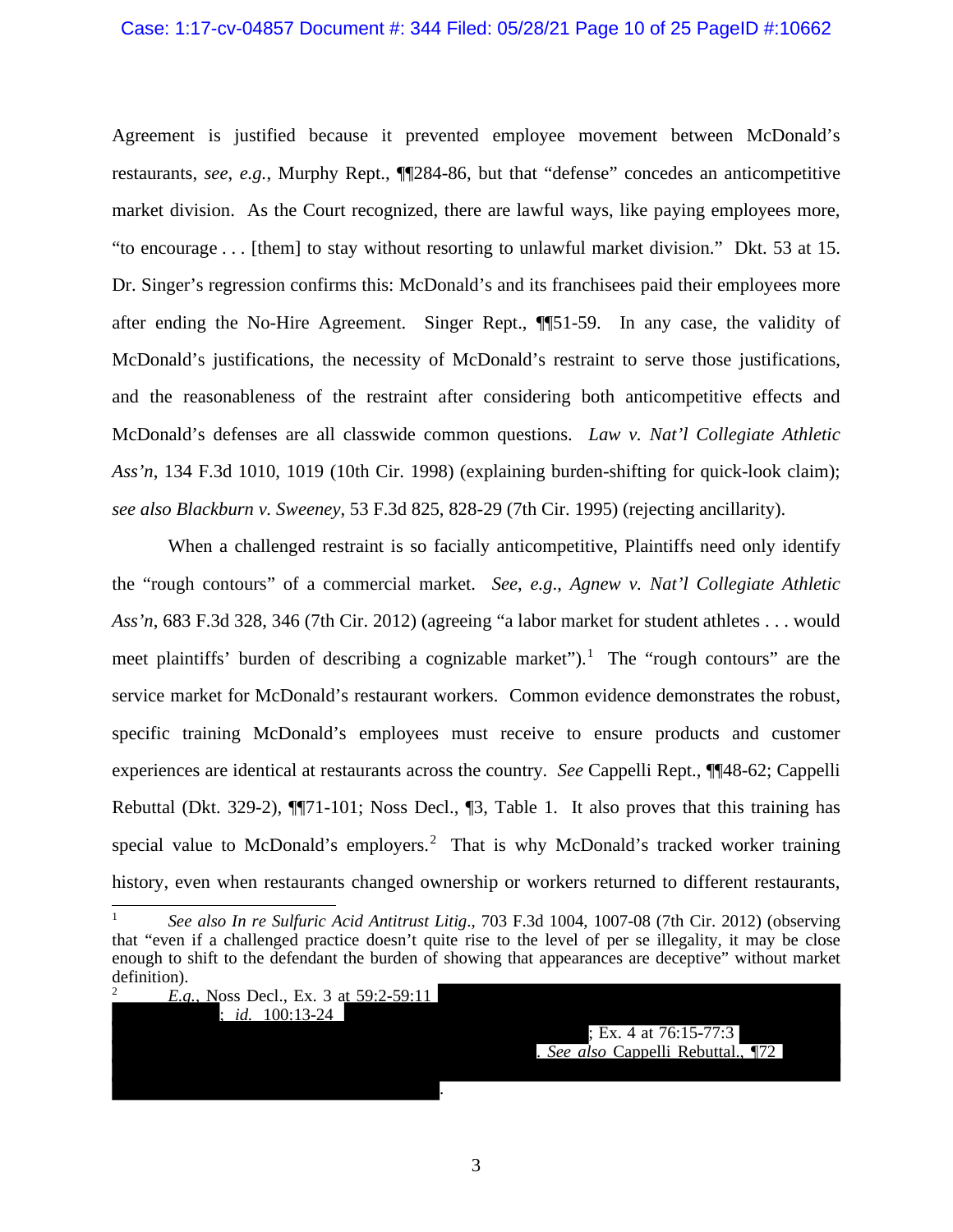confirming the training had system-wide value. Noss Decl., Ex. 2 at 14:12-15:4; 57:17-58:3; Cappelli Rebuttal, ¶69. Indeed, McDonald's purported justification – that the No-Hire Agreement "protects" franchisees' investments in training – is itself premised on the specific value of such training to employers within the McDonald's system.<sup>3</sup> These facts distinguish McDonald's cases, which also involved the rule of reason, vertical restraints, statements in dicta, and are inconsistent with *Agnew*, the more recent authority.<sup>4</sup>

Contrary to McDonald's suggestion, Plaintiffs' cognizable market is not limited to a "single brand."<sup>5</sup> The Court has held McOpCos and each franchisee are different brands in the employment market, giving the restraint a horizontal orientation. Dkt. 53 at 11. Moreover, given the recognized and unique value of McDonald's-specific training to employers within that system, a "market" for such labor services is cognizable, notwithstanding the presence of other employers.<sup>6</sup> Dr. Singer's regression accounts for the presence of those employers to isolate the effects of the No-Hire Agreement. Singer Rept., ¶58; Singer Rebuttal, ¶¶73-76.

McDonald's also argues that Plaintiffs must delineate the geographic dimensions of the labor market or markets at issue, but that is unnecessary. Dr. Singer's regression controls for national, state, county, municipal, and store-level economic data, and sufficiently accounts for

<sup>3</sup> McDonald's rule of reason case, *Worldwide Basketball & Sports Tours, Inc. v. N.C.A.A.*, 388 F.3d 955 (6th Cir. 2004), involved challenge to an NCAA rule limiting the number of certified events per school, but it was unclear what market, if any would be affected. No such ambiguity exists here.

<sup>4</sup> *See Funeral Consumers Alliance, Inc. v. Serv. Corp. Int'l*, 695 F.3d 330, 348-50 (5th Cir. 2012) (in rule of reason/group boycott claim, no common evidence of nationwide conspiracy, unlike the uniform language of Paragraph 14); *State of Ala. v. Blue Bird Body Co., Inc.*, 573 F.2d 309, 327-28 (5th Cir. 1978) (in dicta, court emphasized importance of ensuring that local factors are accounted for in nationwide class, but did not hold it was impossible/impermissible); *Republic Tobacco Co. v. N. Atlantic Trading Co., Inc.*, 381 F.3d 717, 736 (7th Cir. 2004) (involving vertical, not horizontal, agreements).

<sup>5</sup> Moreover, the cases McDonald's cites involved very different facts. *Compare Sheridan v. Marathon Petroleum Co. LLC*, 530 F.3d 590 (6th Cir. 2008) (gasoline is a commodity not differentiated by franchise, unlike the standardized, specific labor at McDonald's); *Madison 92nd St. Assocs., LLC v. Courtyard Mgmt. Corp.*, 624 Fed. App'x 23, 28 (2d Cir. 2015) (vertical agreements between buyers and sellers at different levels of market and "unusual agreement" re: union bargaining rights).

<sup>6</sup> *See*, *e.g.*, *Photovest Corp. v. Fotomat Corp.*, 606 F.2d 704, 713-716 (7th Cir. 1979) (recognizing that kiosk photo services, as opposed to in-store photo services, were cognizable submarket notwithstanding customers sometimes switch between them); *Beatrice Foods v. F.T.C.*, 540 F.2d 303, 307-08 (7th Cir. 1976) (similar); *cf. U.S. v. Continental Can Co.*, 378 U.S. 441, 457-58 (1964) ("That there may be a broader product market . . . does not necessarily negative the existence of submarkets[.]").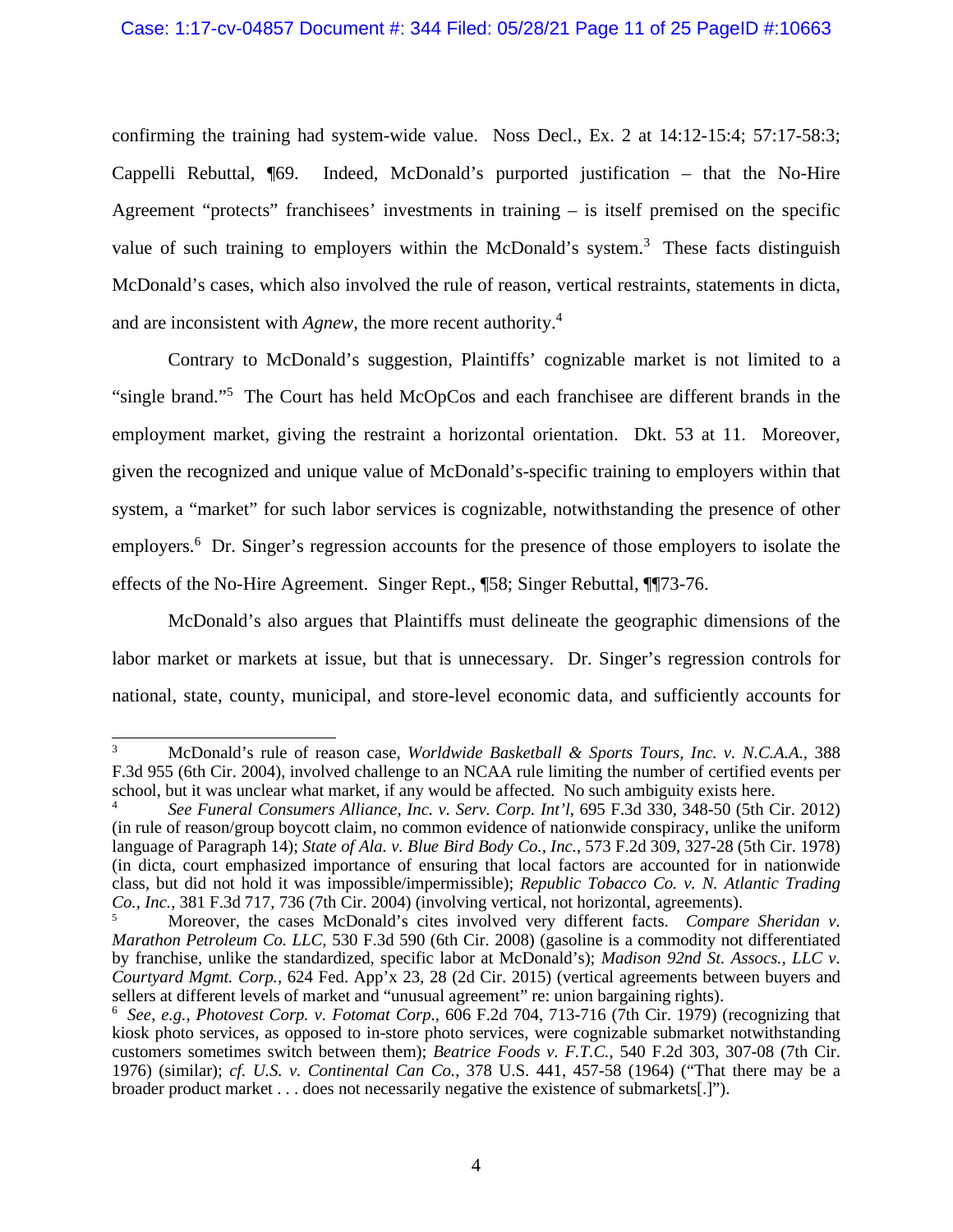#### Case: 1:17-cv-04857 Document #: 344 Filed: 05/28/21 Page 12 of 25 PageID #:10664

any dynamics that may be driven by varying local market conditions, regardless of how those local markets are defined. Singer Rept.,  $\P$ [42, 49, 51, 53, 58, 62. Dr. Singer's regression is representative and comprehensive: regression data spanning 42 states, additional payroll data spanning 49 states, and Profit & Loss statement labor cost data spanning all states. Singer Rept., ¶42; Singer Rebuttal, ¶¶55-58. A nationwide class means only that the anticompetitive effect of the No-Hire Agreement can be measured nationwide, not that there are no relevant local factors. This is the same approach experts used in other no-poach cases, notwithstanding the existence of employers other than the conspirators. *See In re High-Tech Emp. Antitrust Litig.*, 985 F. Supp. 2d 1167 (N.D. Cal. 2013) (certifying nationwide class).

**Proof of Agreement:** McDonald's is also incorrect that there is no common proof of a horizontal agreement. Paragraph 14 is an *identical* hiring prohibition included in *every* franchise agreement (at least through April 2017), and there is sufficient common evidence of McDonald's enforcement and reciprocation that a jury could find for Plaintiffs.<sup>7</sup> There is no requirement that Plaintiffs also prove the existence of thousands of other agreements between every franchisee.<sup>8</sup>

McDonald's reliance on hub-and-spoke case law is inapposite. The Court has already determined the agreement is horizontal, because each member of the conspiracy is horizontally aligned in the labor market. Dkt. 53 at 11. That franchisees were brought into the conspiracy through the franchise agreement does not change this orientation. But even if viewed through a hub-and-spoke lens, Paragraph 14 includes express proof of the "rim" – it specifies not only franchisees' agreement not to poach McDonald's employees, but also their agreement not to

<sup>7</sup> *See*, *e.g.*, *Martino v. McDonald's Sys., Inc.*, 81 F.R.D. 81, 89-90 (N.D. Ill. 1979) (commonality satisfied based on franchise agreement); *compare Broussard v. Meineke Discount Muffler Shops, Inc.*, 155 F.3d 331, 340-41 (4th Cir. 1998) (no uniform contract provisions).

<sup>8</sup> *Blumenthal v. U.S.*, 332 U.S. 539, 556-57 (1947) (proof of conspiracy does not require "evidence of [conspirators'] knowledge of all its details or of the participation of others"); *Interstate Circuit v. U.S.*, 306 U.S. 208, 226 (1939) (despite lack of direct communications, "[i]t was enough that, knowing that concerted action was contemplated and invited, the distributors gave their adherence to the scheme and participated in it"); *Jones v. City of Chicago*, 856 F.2d 985, 992 (7th Cir. 1988) (no proof needed that conspirators "even know who the other conspirators are"). *Cf. Bd. of Regents v. Nat'l Collegiate Athletic Ass'n*, 468 U.S. 85 (1984) (each member institution's adherence to a common rule sufficient to show agreement without need for proof of *additional* direct agreements with each other); *Law*, 134 F.3d 1010 (same). Nor does every conspirator need to know each and every detail of a conspiracy.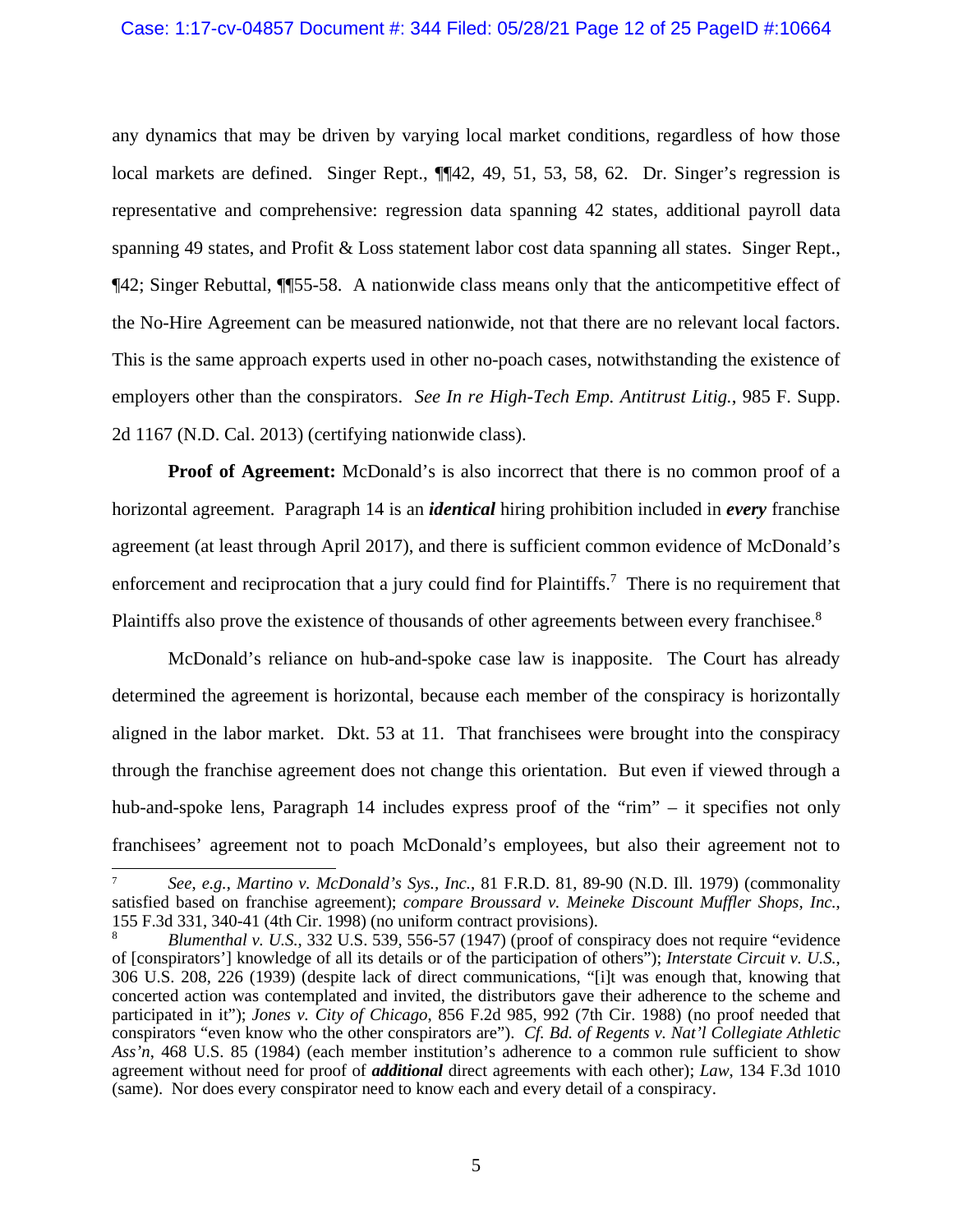poach *each other's* employees. A franchisee would not agree to such a restraint without assurances that other franchisees would do the same, Cappelli Rept., ¶¶100-03, and such action against unilateral self-interest bolsters an inference of the franchisees' agreement to an anticompetitive scheme. *See Toys 'R' Us, Inc. v. F.T.C.*, 221 F.3d 928, 936 (7th Cir. 2000) (horizontal agreement among "spokes" where "they were willing to [adopt the restraint] only if [the hub] could protect them against cheaters"); *see also In re Ins. Brokerage Antitrust Litig.*, 618 F.3d 300, 331 (3d Cir. 2010) (agreeing horizontal agreement between "spokes" possible without evidence of "direct communication" if restraint is otherwise contrary to self-interest); *U.S. v. Apple, Inc.*, 791 F.3d 290, 319-20 (2d Cir. 2015) (even a vertical agreement "prove[s] the existence of a horizontal cartel . . . where multiple competitors sign vertical agreements that would be against their own interests" (cleaned up)). Further, McDonald's instructed franchisee employees to seek releases from the franchisees themselves, not McDonald's, confirming that franchisees *did* play a role in enforcing the No-Hire Agreement directly between themselves. Dkt. 271-78. These facts prove a "rim" amongst the franchisees and distinguish this case from hub-and-spoke cases cited by McDonald's. *Compare Ins. Brokerage*, 618 F.3d 300 (no contract explicitly referencing agreement re: how insurance brokers would or would not compete with one another); *Marion Healthcare, LLC v. Becton Dickinson & Co.*, 952 F.3d 832, 842 (7th Cir.  $2020$ ) (plaintiffs did not allege parallel conduct, let alone defendants' assent to a scheme).<sup>9</sup>

Nor is there any basis in law for McDonald's proposition that every franchise must have intended wage suppression in order to form a conspiracy. First, the "requisite intent is inferred whenever unlawful effects are found," which Dr. Singer shows. *Times-Picayune Publ'g Co. v. U.S.*, 345 U.S. 594, 614-15 (1953); *see also Wagner v. Magellan Health Servs., Inc.*, 121 F. Supp. 2d 673, 679 (N.D. Ill. 2000). Second, the execution of the franchise agreement "show[s]

<sup>9</sup> The other cases are also inapposite. *Kotteakos v. U.S.*, 328 U.S. 750, 758 (1946) (non-antitrust criminal prosecution alleged a single conspiracy but the evidence showed eight conspiracies that involved "different persons who did not know or have anything to do with one another"). In *Hewitt v. Joyce Beverages of Wisconsin, Inc.*, the plaintiffs "conceded that no writing exists" to prove a manufacturer coerced distributers to abide by resale-price agreements, so individual testimony would be needed. 721 F.2d 625, 628 (7th Cir. 1983). Here, all franchisees expressly agreed to Paragraph 14.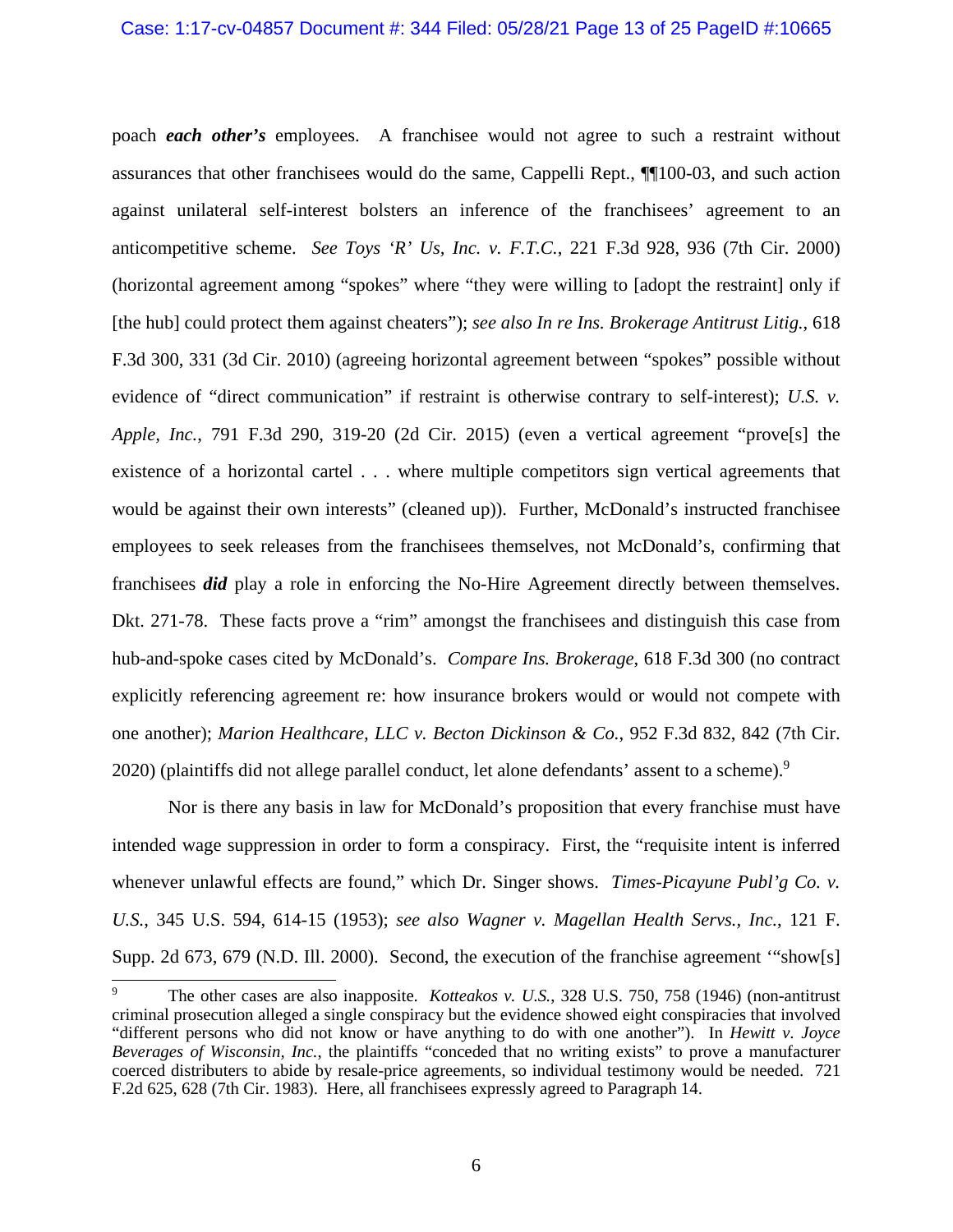#### Case: 1:17-cv-04857 Document #: 344 Filed: 05/28/21 Page 14 of 25 PageID #:10666

mutuality or assent,"' *i.e*., acquiescence, to Paragraph 14. *Hedlund & Hanley, LLC v. Bd. of Trustees of Comm. Coll. Dist. No. 508*, 376 Ill. App. 3d 200, 206 (2007) (citation omitted); *MCM Partners, Inc. v. Andrews-Bartlett & Assocs., Inc.*, 62 F.3d 967, 973 (7th Cir. 1995) ("acquiescence in an illegal scheme" is sufficient to create an unlawful conspiracy). McDonald's purported authorities do not involve contracts between competitors and are thus inapplicable.<sup>10</sup>

McDonald's also argues that commonality is defeated because it signed new franchise agreements omitting Paragraph 14 for less than 15% of its restaurants at some unspecified time between April 2017 and July 12, 2018. Defs' Ex. 119, ¶5. This boils down to a disagreement about whether McDonald's fully acquitted itself of the conspiracy in March 2017 or in July 2018, a classwide question. Plaintiffs do not need to prove that every single franchisee continued to partake in the conspiracy through July 2018, just that all Class members were harmed, and Dr. Singer's regressions demonstrate that impact was spread Classwide, as does the shared wage structure. Singer Rept., ¶¶66-82, Singer Rebuttal, ¶¶91-102. If the jury agrees with McDonald's, the class period end date may be changed to March  $2017$ .<sup>11</sup>

Finally, McDonald's argues certain aspects of the conspiracy were not reflected in Paragraph 14, such as McOpCo's reciprocation or the requirement for releases. But there is no rule that a conspiracy must be fully set forth in an express contract. *See U.S. v. Falstaff Brewing Corp.*, 410 U.S. 526, 534 n.13 (1973) ("[C]ircumstantial evidence is the lifeblood of antitrust law."). In any case, these questions – McOpCo's reciprocation and the release requirement – are answered by common evidence, including Defendant's deposition testimony, email records, and

<sup>10</sup> *Rio Grande Royalty Co., Inc. v. Energy Transfer Partners, L.P.*, 786 F. Supp. 2d 1190, 1198-99 (S.D. Tex. 2009) (sales contract between non-competing buyer and seller re: prices is not, alone, proof of collusion); *Procaps S.A. v. Patheon, Inc.*, 845 F.3d 1072, 1081-82 (11th Cir. 2016) (contract between joint venture participants who were not competitors "was lawful at the outset" and was not "transformed into an illegal agreement between two or more parties" when one participant withdrew when its counterpart acquired another company in a horizontal relationship with the former); *Am. Airlines v. Christensen*, 967 F.2d 410, 413-14 (10th Cir. 1992) (user agreement between non-competing airline and its customers restricting customer's sale of rewards points did not create concerted action).

<sup>11</sup> *Messner v. Northshore Univ. HealthSystem*, 669 F.3d 802, 825 (7th Cir. 2012) (problems "can and often should be solved by refining the class definition rather than by flatly denying class certification"). Dr. Singer's regressions show statistically and economically significant wage suppression even assuming a March 2017 end date. Singer Rebuttal, ¶2 n.6.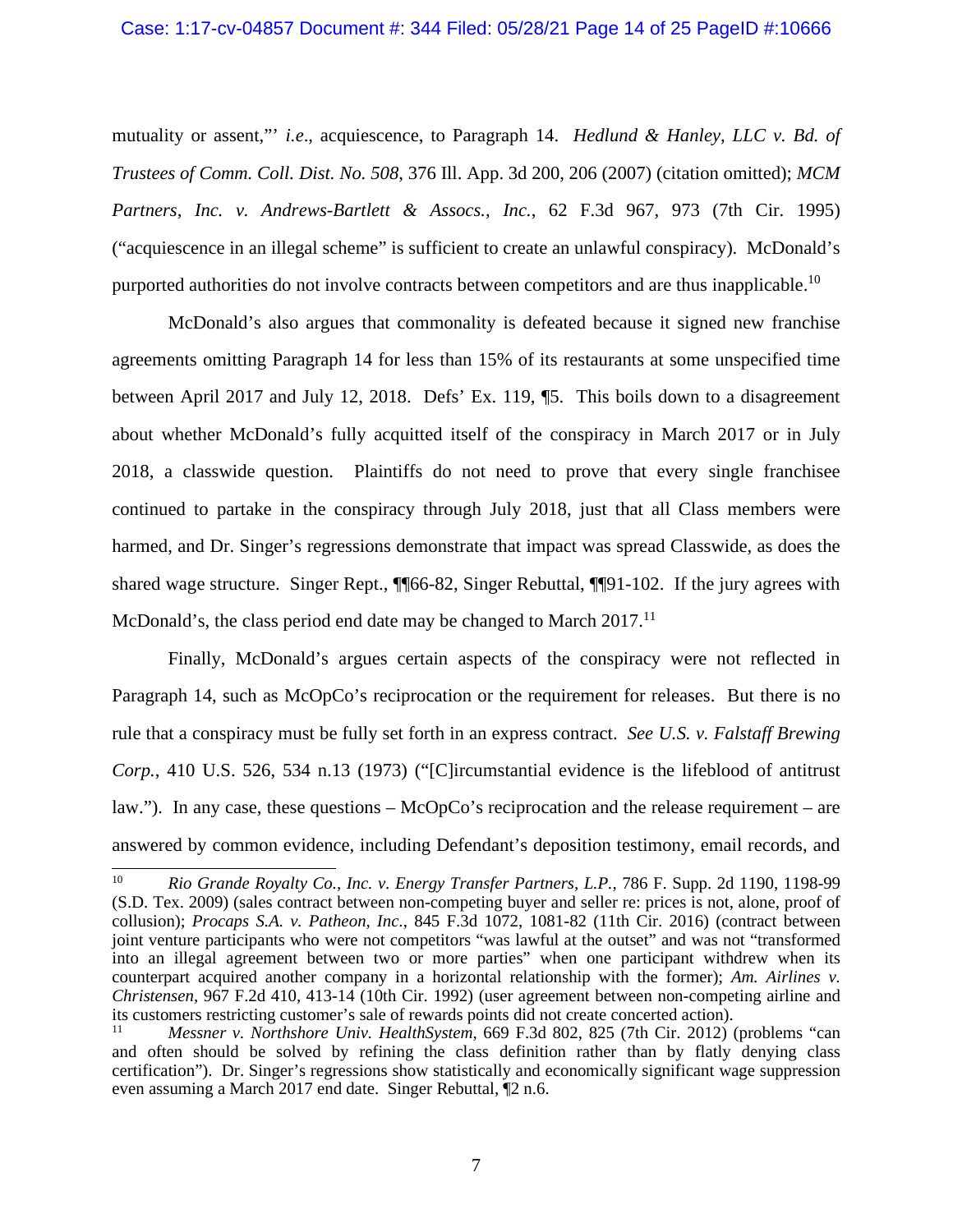HRC call logs.<sup>12</sup> *See also* Cappelli Rebuttal, ¶4, 38, 40

Noss Decl., Ex. 5 at 154:10-155:4

. It is the province of the jury to

weigh this common evidence and decide whether Plaintiffs have proven an unlawful agreement. *Kleen Prods. LLC v. Int'l Paper Co.*, 831 F.3d 919, 925 (7th Cir. 2016) (disputes about conspiracy allegations go to merits, not suitability for class treatment).

#### **B. Antitrust Impact May Be Proved with Common Evidence**

**Dr. Singer's Models Are Reliable:** McDonald's is wrong that Dr. Singer's models are not based on representative data and thus cannot reliably answer the question whether the No-Hire Agreement impacted the Class as a whole, as set forth in detail in the *Daubert* opposition. Singer *Daubert* Opp. at 8-10; Singer Rebuttal, ¶¶54-61. McDonald's refused to produce all of its McOpCo data, resulting in an agreement to use a random sample of its pay data. McDonald's did not have franchisee data. Brass Decl., Ex. 125. As a result, the franchisee data had to be obtained via subpoena, which McDonald's opposed, resulting in an effort that took 12 months under Magistrate Judge Weisman's supervision.<sup>13</sup> Plaintiffs obtained the franchise data by targeting the largest payroll providers. Singer Rebuttal, ¶56. McDonald's only argument that the data is somehow unrepresentative is geography. However, the data is geographically representative with the primary data used in the regression spanning 42 states. Singer Rept., ¶42. Dr. Singer used two additional franchisee payroll datasets spanning 49 states, as well as McDonald's Profit & Loss data spanning all 50 states, to corroborate the findings from the primary dataset. *Id*. The results were consistent, meaning that nothing about the geography of the primary data was skewing results – nor could it, given Dr. Singer's controls for location.

<sup>12</sup> *In re Fine Paper Antitrust Litig.* lacked *any* proof of a vertical agreement, let alone common proof. 82 F.R.D. 143, 156 (E.D. Pa. 1979) (though horizontal conspiracy was susceptible of common proof, plaintiffs had no similar proof of vertical agreements), *aff'd*, 685 F.2d 810, 822 (3d Cir. 1982). McDonald's cites *Package Shop, Inc. v. Anheuser-Busch, Inc.*, Civ. A. No. 83-513, 1984 WL 6618, at \*22 (D.N.J. Sept. 25, 1984), but that case actually found that the written "brewer-distributor agreements . . . would commonly tend to establish [an agreement] and would not require individualized evidence," and that "[e]vidence of an express intent to create exclusive territories is not required." *Id.*, at \*24. <sup>13</sup> *See* Dkt. 108 at 13; *see also* Dkts. 174, 188, 192, 199, 247.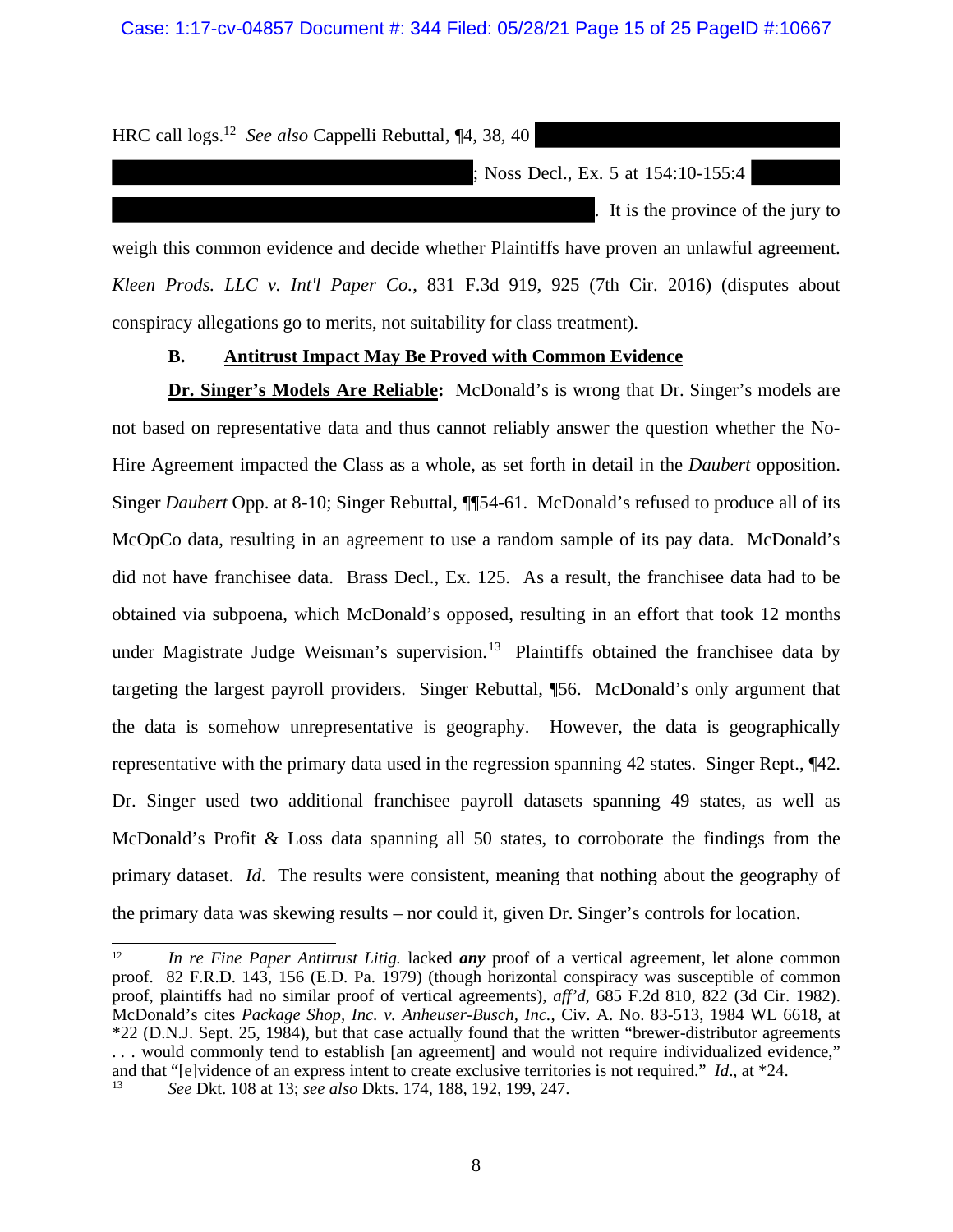McDonald's real quarrel is with the sample size of the franchisee pay data. However, there is nothing statistically improper in using a small sample to study a large population. Singer Rebuttal, ¶¶62-63. "One common misconception is that the adequacy of a sample depends heavily on the fraction of the population included in that sample .... The vast majority of survey samples, however, involve very small fractions of populations."<sup>14</sup> U.S. Info. Sys., Inc. v. *Int'l Bhd. of Elec. Workers Loc. Union No. 3, AFL-CIO*, 313 F. Supp. 2d 213, 232 (S.D.N.Y. 2004) ("As long as a sample is representative - that is, it was not selected in a biased manner sample size will not skew the results of the analysis*.*"). There is nothing "statistically inadequate," about Dr. Singer's models. *Tyson Foods, Inc. v. Bouaphakeo*, 577 U.S. 442, 459 (2016). In fact, *Tyson* held that plaintiffs *may* use representative samples to "fill in evidentiary gaps" left by a lack of employer records – precisely the situation here. Dr. Singer's analyses are reliable common evidence from which the jury may find common impact. Each Class member can rely on this data to prove her case, including Ms. Deslandes in Florida. Dr. Singer shows wage suppression in every state. Singer Rebuttal, [67.]

McDonald's next argues that Dr. Singer's regressions do not demonstrate that the No-Hire Agreement caused wage suppression because its expert Dr. Murphy used Dr. Singer's regression to find injury on datasets (average wages at LSRs, Full Service Restaurants, and Drinking Places) where there is no alleged conspiracy. As explained in detail in Dr. Singer's Rebuttal Report, this is incorrect. Singer Rebuttal, ¶¶80-83. Dr. Murphy did not actually apply Dr. Singer's models, but a warped version of them lacking important control factors, such as store and worker-specific variables. *Id*. And McDonald's ignores that Dr. Singer's models always controlled for local labor market conditions including applicable minimum wages, which

<sup>14</sup> Floyd J. Fowler, Jr., SURVEY RESEARCH METHODS 45 (5th ed.) (cited by *DeKoven v. Plaza Assocs.*, 599 F.3d 578, 581 (7th Cir. 2010)); *see also* William Cochrane, SAMPLING TECHNIQUES 24-25 (John Wiley & Sons 3rd ed. 1977) ("[A] sample of 500 from a population of 200,000 gives almost as precise an estimate of the population mean as a sample of 500 from a population of 10,000."); Federal Judicial Center, REFERENCE MANUAL ON SCIENTIFIC EVIDENCE 254 (3rd ed. 2011) ("Small samples also can provide useful information. Indeed, when confidence intervals and p-vales can be computed [as Dr. Singer does], the interpretation is the same with small samples as with large ones.").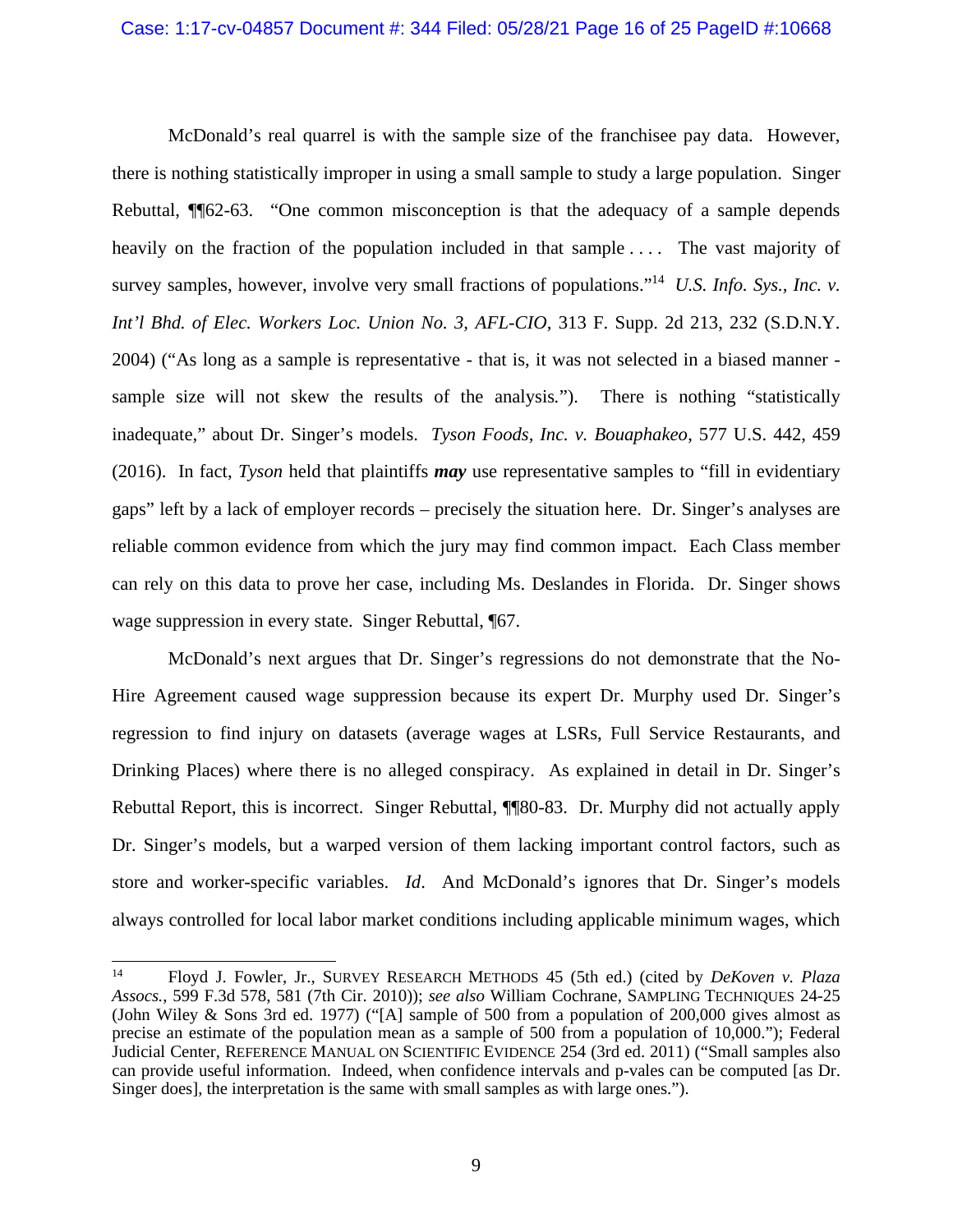would account for the "LSR-wide trend" to which McDonald's points. Singer Rept.,  $\P$ [49-50. Even so, Dr. Singer re-ran his regressions, controlling for the average wages at LSRs, Full Service Restaurants, and Drinking Places, and found that the increase in Class member compensation after the No-Hire Agreement was above and beyond what can be explained by any of them, independently or in combination  $-i.e.,$  there is no false positive. Singer Rebuttal,  $\sqrt{82}$ . *See D&M Farms v. Birdsong Corp.*, C.A. No. 2:19-cv-463, 2020 WL 7074140, at \*8 (E.D. Va. Dec. 2, 2020) (rejecting "false positives" argument as bar to class certification "[b]ecause the model can account for non-conspiracy-related variables").

**There Are No Uninjured Groups of Class Members:** Dr. Singer's model shows . Singer Rept., ¶68. McDonald's is wrong that certain categories of employees could not have been harmed. First, McDonald's misrepresents the results of Dr. Murphy's state-level regressions: he found some degree of wage suppression in nearly all states, and statistically significant wage suppression in the vast majority of them. Singer Rebuttal, ¶65. Even so, Dr. Murphy's models are fundamentally unreliable, as they omit critical control variables and drop millions of observations. *Id.*, ¶¶65-71. When Dr. Singer corrects these deficiencies, the data show statistically significant effects in all states. *Id*., ¶67. Finally, as the restraint was nationwide, there is no reason to disaggregate to the state level, and Dr. Murphy offers no justification for this blatant data-mining. Singer Rebuttal, ¶¶65-71.

Second, harm to new hires is entirely consistent with the economic theory underlying Plaintiffs' claim. Plaintiffs' experts explained that McDonald's and franchisees adhered to principles of internal equity in employee pay, building in pay gaps between each job level, starting at the crew level. Cappelli Rept., ¶¶128-34; Singer Rept., ¶¶74-82. Dr. Singer tested the relationship empirically, finding that changes to wages in a worker's cohort are predictive of changes to wages for the individual worker. *Id*., ¶¶71-73. Given this, it is unremarkable that the effects of the No-Hire Agreement flowed across workers, including new hires. Cappelli Rebuttal, ¶¶167-83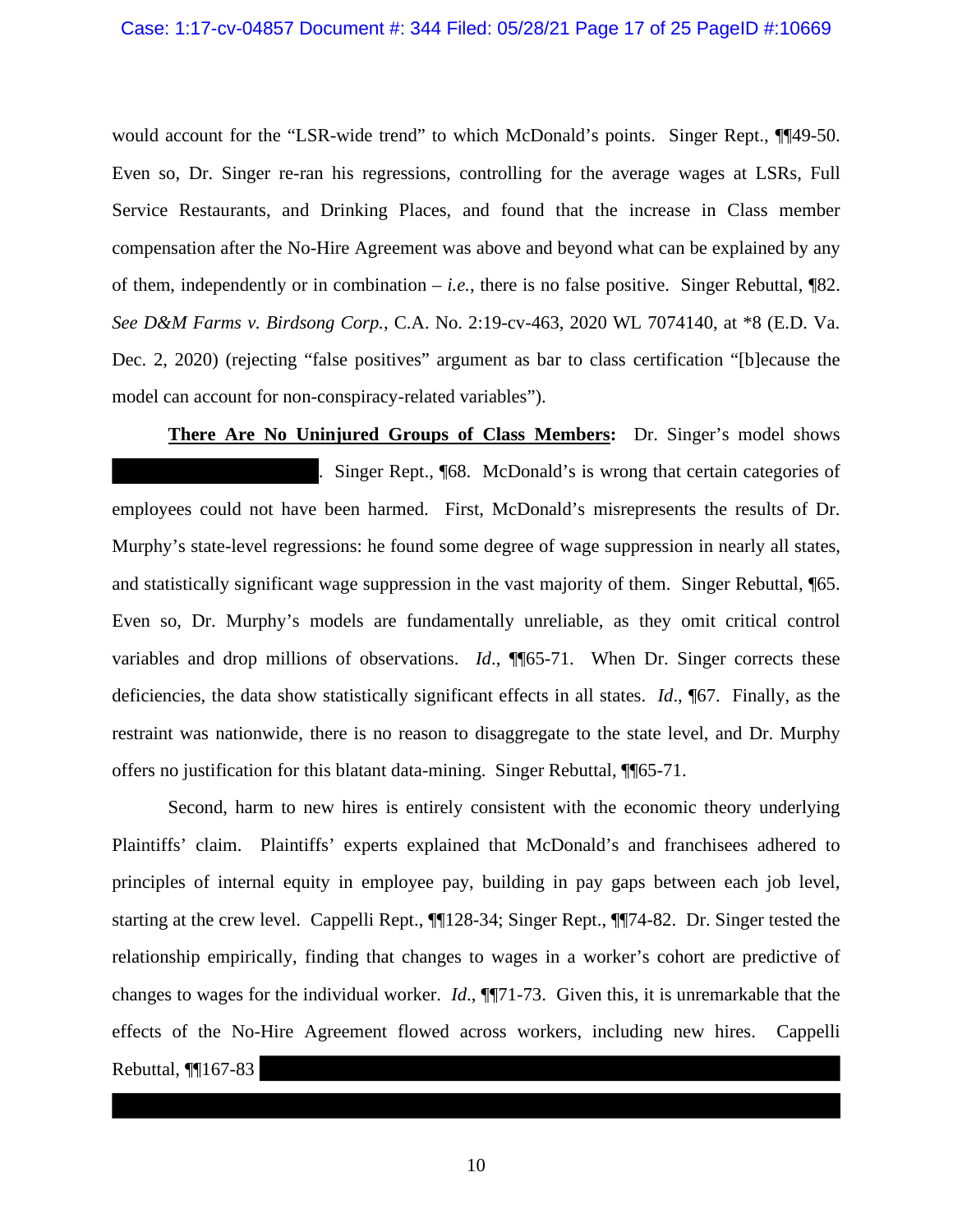Third, McDonald's argument that workers hired after March 2017 could not have been harmed rests on the faulty presumption that its March 2017 internal announcement to franchisee owners ended adherence with the agreement. The evidence suggests otherwise.<sup>15</sup> Critically, there was no company-wide announcement to employees. McDonald's did not make any public announcements until July 2018. And Dr. Singer demonstrated empirically that it took time for the effects of the No-Hire Agreement to end. Singer Rept., ¶¶54-55. Regardless, the proper end date for the conspiracy is a common question for the jury to decide at the merits stage.

**There Is Ample Common Proof of Transmission of Wage Suppression:** McDonald's claims there is no common proof that wage suppression would have spread throughout the Class. That is plainly false, as Plaintiffs provided ample common evidence from the record and from Drs. Singer and Cappelli. Br. at 25-28. McDonald's presents declarations from franchisee managers stating that they did not use McDonald's compensation tools, but these declarations are inherently unreliable. *See Sapperstein v. Hager*, 188 F.3d 852, 856 (7th Cir. 1999). Moreover, when deposed, their testimony contradicted the statements in their declarations or supported Plaintiffs' theory.<sup>16</sup> At most, this competing evidence presents a common question for the jury, underscoring that class treatment is appropriate here.

McDonald's specific attacks on this evidence are unfounded. Dr. Singer's use of socalled "averages" is a standard econometric presentation of wage-suppression coefficients from regression models using individual-specific variables and showing classwide impact. *See High Tech Emps.*, 985 F. Supp. 2d at 1218 ("averaging aggregate data is an appropriate statistical tool" in wage transmission regressions); *D&M Farms*, 2020 WL 7074140, at \*8 ("It is a common <sup>15</sup> Shaver Decl. (Dkt. 271), Ex. 79; *id*., Ex. 78 (MCDAT00376796 at CASE\_IDs 5356144, 5540592,

(2013); Ex. 101 (2014).

Brass Decl., Ex. 35

.

and 5530952; MCDAT00376797 at CASE\_ID 5713111).

Noss Decl., ¶3, Tables 1-3. Similarly, McDonald's statement that it did not adopt a uniform framework until  $2015$  is misleading. The documents show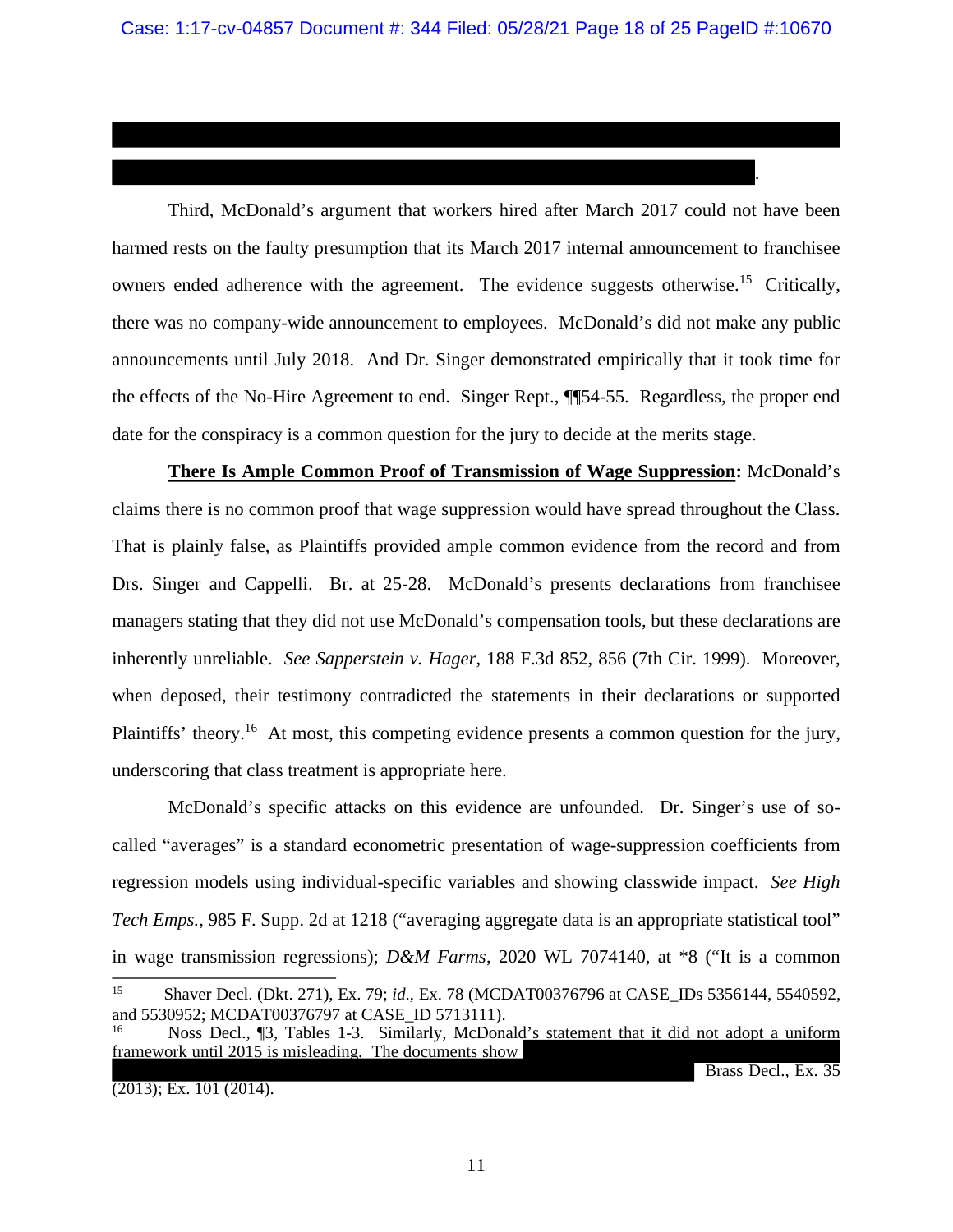practice to use averages to determine whether class members suffered a common antitrust injury in cases such as this one."). McDonald's claim that McOpCo and franchisee pay did not move together is false. Dr. Murphy notes that franchisee pay rose after the 2015 McOpCo pay hike, albeit not as high as McOpCo's. A wage structure requires only structured relationships, not identical pay rates. Dr. Singer's analysis shows that structured relationship across McDonald'sbranded restaurants. *See High-Tech Emps.*, 985 F. Supp. 2d at 1193 (finding common impact with evidence of shared salary structure within and across seven firms nationwide, from regression showing sharing of wage effects across workers); *Seaman v. Duke Univ.*, 2018 WL 671239, at \*4-6, \*8 (M.D.N.C. Feb. 1, 2018) (same, with respect to two universities).

#### **C. Damages Can Be Measured on a Classwide Basis**

McDonald's damages arguments are red herrings. Courts have accepted Dr. Singer's method: multiplying the wage effect from the pay suppression regression by the aggregate compensation paid to Class members. Br. at 29 (citing cases). This bears no resemblance to the "trial by formula" concern voiced in *Wal-Mart v. Dukes*. The *Kleen* Court rejected McDonald's argument: "The Purchasers here are doing nothing of the sort [in *Wal-Mart*]: they assert that every person or entity in North America paid the overcharges that resulted from Defendants' collusive practices." *Kleen Prods.*, 831 F.3d at 928-29.<sup>17</sup> Nor does Plaintiffs' damages model run afoul of *Comcast*. Plaintiffs allege a nationwide conspiracy, and account for local factors with the controls in Dr. Singer's regressions. The model is consistent with the theory of harm.

### **D. Plaintiffs Are Adequate and Have Typical Claims**

**Typicality:** Plaintiffs' claims are typical because they assert the same theory of harm for themselves and the Class: generalized wage suppression caused by the No-Hire Agreement. *See Rosario v. Livaditis*, 963 F.2d 1013, 1018 (7th Cir. 1992). Typicality "is analyzed in reference to

<sup>&</sup>lt;sup>17</sup> *Riffey v. Rauner* is similarly inapposite, as in the union agency fee context, the court found that a putative class member was not damaged as a matter of law if she supported the union and did not want her fee returned; here, all Class members were damaged by transmitted wage suppression. 910 F.3d 314, 319 (7th Cir. 2018). *Parko v. Shell Oil Co*., 739 F.3d 1083, 1086 (7th Cir. 2014), has no application here (remanding to district court for "treat[ing] predominance as a pleading requirement" and relying on "unsubstantiated allegations").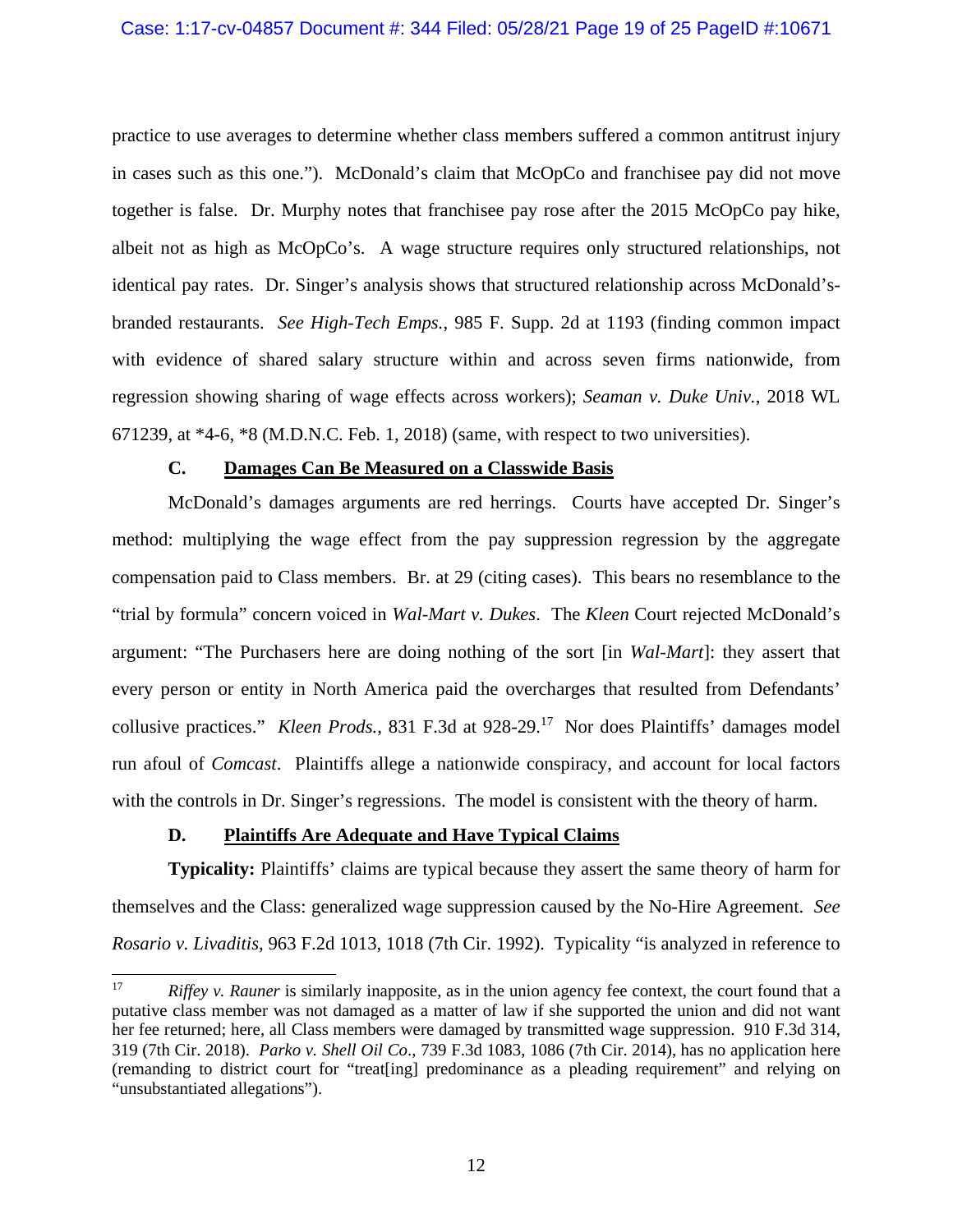the defendant's actions," *E&G, Inc. v. Am. Hotel Register Co.*, No. 17-CV-1011, 2018 WL 1334934, at \*2 (N.D. Ill. Mar. 15, 2018) (Alonso, J.), and is not defeated where the same defense is asserted against a large number of class members. *See La. Firefighters' Retirement Sys. v. N. Trust Investments, N.A.*, 312 F.R.D. 501, 508-09 (N.D. Ill. 2015) (Alonso, J.).

McDonald's typicality arguments fail. First, McDonald's argues that Plaintiffs face a statute-of-limitations defense because they knew about the No-Hire Agreement years ago. The Court already rejected this argument, holding that "each time plaintiff was paid a depressed wage for her labor, she was injured and the four-year statute of limitations for that injury began," "'*regardless of the plaintiff's knowledge of the alleged illegality at much earlier times.*'" *Turner v. McDonald's USA, LLC*, No. 19 C 5524, 2020 WL 3044086, at \*4 (N.D. Ill. Apr. 24, 2020) (quoting *Klehr v. A.O. Smith Corp.*, 521 U.S. 179, 189 (1997)). To argue otherwise, McDonald's relies on an irrelevant case about the continuing violation doctrine in the Title VII employment context. *Tinner v. United Ins. Co. of Am.*, 308 F.3d 697 (7th Cir. 2002). McDonald's also distorts the discovery rule, which "postpones" the tolling period, rather than accelerates it. *In re Copper Antitrust Litig.*, 436 F.3d 782, 789 (7th Cir. 2006). Finally, the doctrine of laches does not apply to damages claims filed within a statutorily defined limitations period. *See*, *e.g.*, *Petrella v. Metro-Goldwyn-Mayer, Inc.*, 572 U.S. 663, 679 (2014) ("[I]n face of a statute of limitations enacted by Congress, laches cannot be invoked to bar legal relief[.]"). McDonald's cites two cases to argue otherwise, but neither involves the Sherman or Clayton Acts and both pre-date *Petrella*. *See* Opp. at 28 n.12. In short, Plaintiffs are typical. Like all Class members, they only seek damages within the four-year statutory period beginning June 2013.<sup>18</sup>

Second, McDonald's claims that Ms. Turner and Ms. Deslandes "leveraged their experience into other jobs" and testified that the experience had some value to outside

<sup>&</sup>lt;sup>18</sup> Contrary to McDonald's assertion, neither Plaintiff claimed that the No-Hire Agreement ended in 2017; they merely alleged that McDonald's stopped including it in new franchise agreements at that time, but not that existing agreements were modified or ended. *See* Dkt. 32, ¶¶92-96; Turner Compl., ¶¶93-96. In any case, the specific end-date will be the same for the whole Class.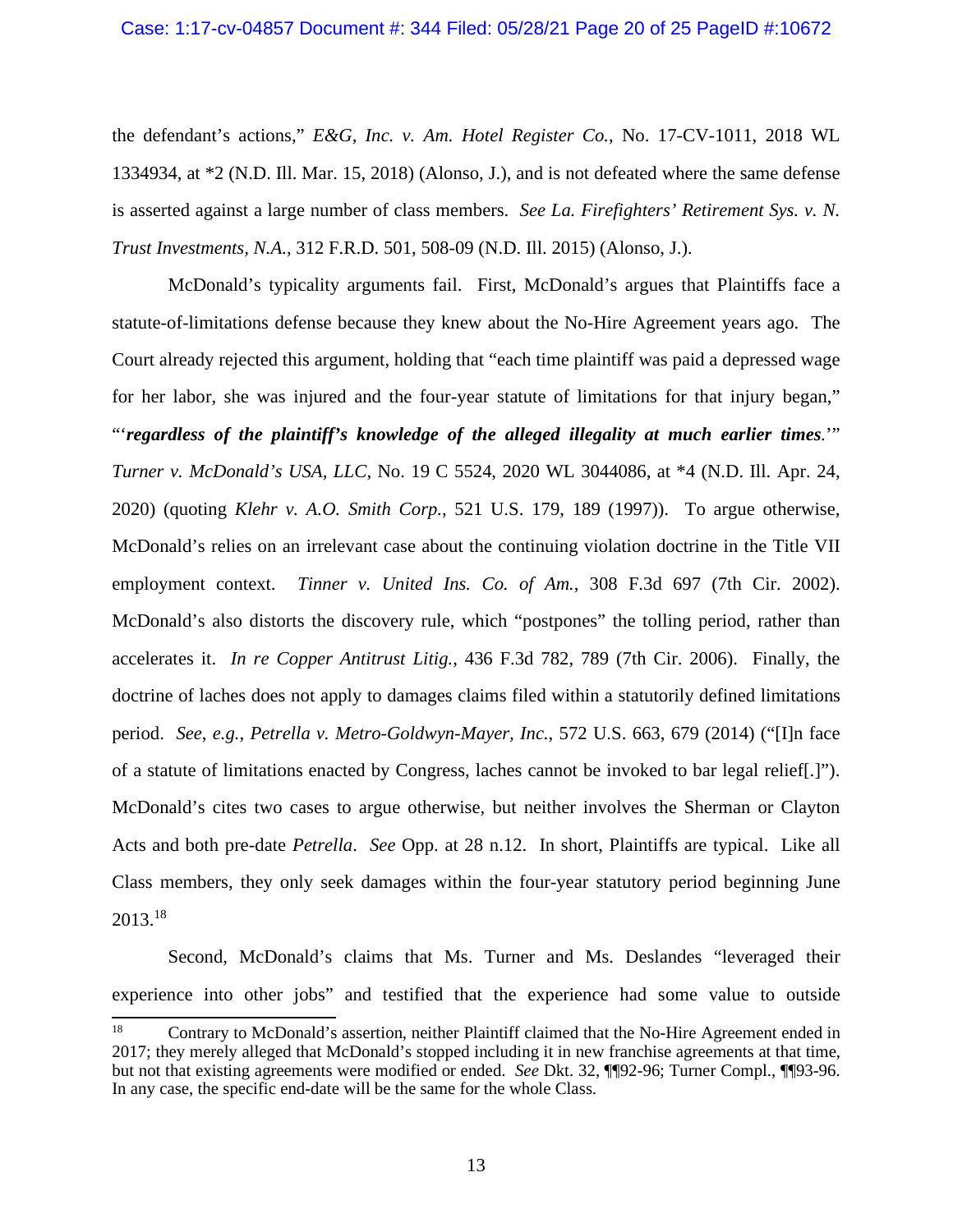#### Case: 1:17-cv-04857 Document #: 344 Filed: 05/28/21 Page 21 of 25 PageID #:10673

employers. Opp. at 28. But McDonald's main argument is that **all** Class members could use their McDonald's experience to obtain jobs outside the system, so this defense is not unique to Plaintiffs. Further, Ms. Turner and Ms. Deslandes merely acknowledged what Dr. Cappelli explained – that some of their training or experience had general value, but much of it was specific to the McDonald's system. Cappelli Rept., ¶46; Noss Decl., Ex. 8 at 112:18-113:11, 118:14-20, 122:15-21, 166:1-9; Ex. 9 at 96:12-97:18, 104:3-105:8, 168:4-19, 242:17-243:19.

Third, McDonald's claims that Ms. Turner's experience disproves the Class's theory because she left the McDonald's system and "us[ed] her experiences at motels and restaurants to vault into *higher* positions at McDonald's – despite not first receiving the training for those positions." Br. at 29. All of these assertions are false. McDonald's cites no evidence that any of her McDonald's employers cared at all about her intervening jobs, let alone knew about them, nor that they did not train her with her promotions. Even if there were such evidence, it is irrelevant to the Classwide wage-suppression theory.

**Adequacy:** McDonald's argues that supervisory and non-supervisory employees cannot be in the same class, but there is no such categorical rule and, in this case, all Class members (supervisory and otherwise) were subject to the restraint. Even in employment cases, supervisors and non-supervisors may be included in the same certified class when, as here, both are subject to the challenged policy or practice. *See*, *e.g.*, *Staton v. Boeing Co.*, 327 F.3d 938, 958-59 (9th Cir. 2003) (distinguishing *Wagner v. Taylor*, 836 F.2d 578 (D.C. Cir. 1987))<sup>19</sup>; *Brown v. Yellow Transp., Inc.*, No. 08 C 5908, 2011 WL 1838741, at \*4 (N.D. Ill. May 11, 2011). *See also Puffer v. Allstate Ins. Co.*, 255 F.R.D. 450, 469-70 (N.D. Ill. 2009) (adequacy found, though class contained "numerous individuals who reported to, and were evaluated by, other putative class

<sup>19</sup> McDonald's cites *Wagner*, but the D.C. Circuit later confirmed in *In re Johnson*, that there is no categorical rule that managers and non-managers "cannot" be members of the same class. 760 F.3d 66, 74 (D.C. Cir. 2014) ("[i]f class members neutrally applied a flawed rating system and thereby reached a discriminatory result, then they were not themselves discriminating and therefore have no apparent interest that is in conflict" with the interests of other class members). *Randall v. Rolls-Royce Corp.* is inapposite. The Court found the class representatives inadequate on the bases that they were positioned strategically to generate evidence of the challenged discrimination and that they had themselves participated in discriminatory compensation decisions. 637 F.3d 818, 824 (7th Cir. 2011).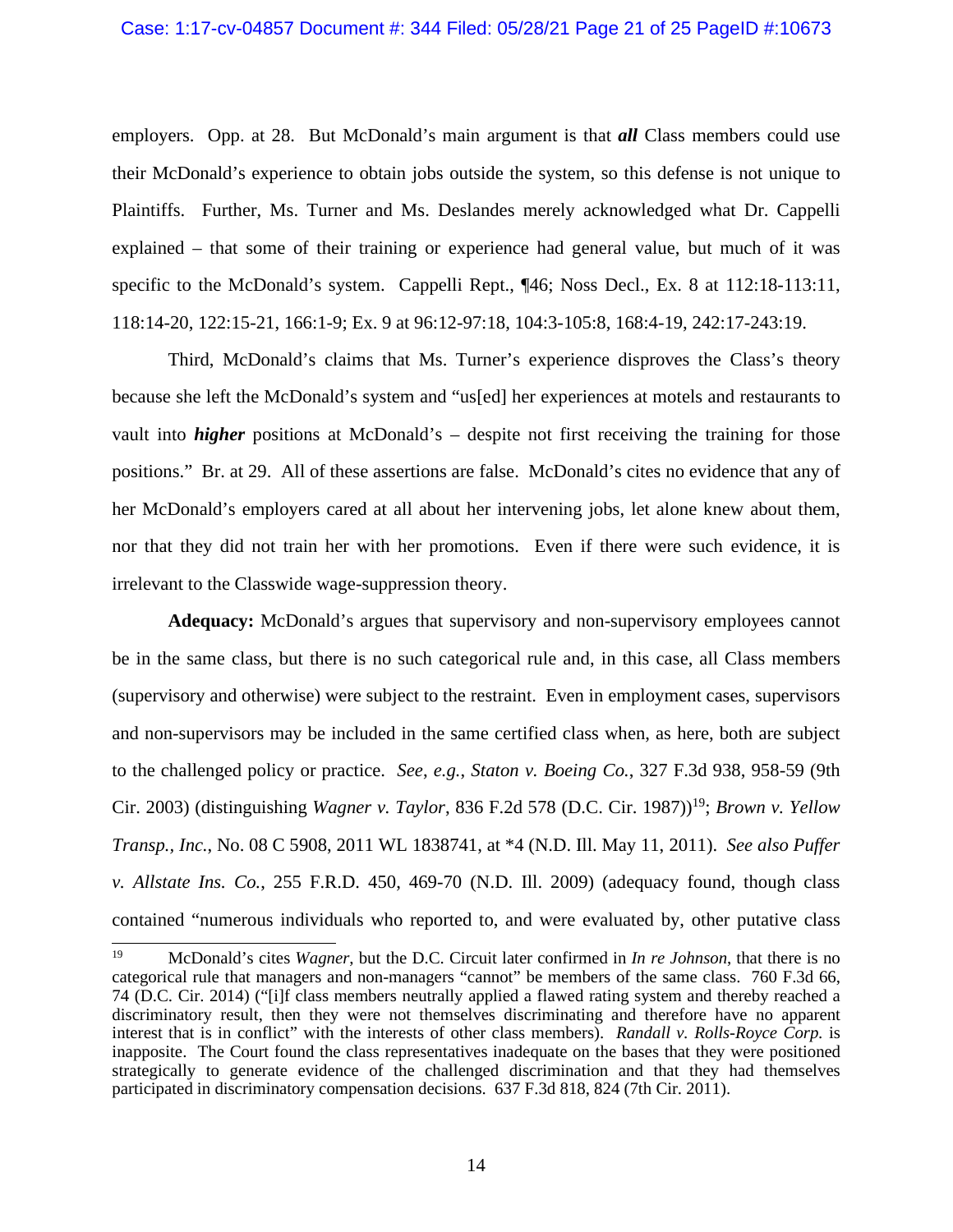#### Case: 1:17-cv-04857 Document #: 344 Filed: 05/28/21 Page 22 of 25 PageID #:10674

members"). *Sample v. Aldi, Inc.*, did not hinge on "supervisory" and "nonsupervisory," but between those who could have filed an EEOC charge *consistent with the statute of limitations*. No. 93 C 3094, 1994 WL 48780, at \*4 (N.D. Ill. Feb. 15, 1994).

McDonald's imagines that some otherwise undeserving Class members were "winners" under the No-Hire regime and separately suggests that those who were denied releases have a different injury or damages. This is baseless. Plaintiffs seek to certify an opt-out damages class under a theory of harm – wage suppression caused by the No-Hire Agreement – that pervades all, or nearly all, Class members. *Deslandes* Dkt. 268 at 1; Singer Rept., ¶66; *Turner* Dkt. 64 (holding McDonald's argument "misses the point of plaintiff's alleged injury: plaintiff alleges she suffered depressed wages"). An employee who was denied a release and wishes to bring a separate injunctive relief action can exclude herself from this suit if she wishes. In any event, this case challenges a conspiracy among *owners* of McDonald's-branded restaurants, not the actions of employees compelled to carry out the owners' labor restraint. *Johnson*, 760 F.3d at 74. Plaintiffs' wage-suppression claim thus does not require inquiry into which employee made which hiring or pay decisions, or whether any particular employee requested, or was granted or denied, a release, rendering McDonald's speculation about manager conflicts meaningless. *See Kohen v. Pacific Inv. Mgmt. Co. LLC*, 571 F.3d 672, 680 (7th Cir. 2009) (affirming trial court's certification over "hypothetical" conflicts among class members).

### **E. Classwide Adjudication Is Superior**

The individual issues that McDonald's imagines would predominate at trial are fiction because they are unrelated to the case that Plaintiffs have brought. If Plaintiffs prove to the jury with the common evidence laid out above that nearly all class members were injured, it is irrelevant whether any given individual sought to move stores or worked for a franchisee that granted releases, that information is absorbed in the wage effect. Instead, the trial will hinge on common records, testimony, and the experts' competing analyses of common data.

#### **III. CONCLUSION**

For the foregoing reasons, the Court should grant Plaintiffs' motion for class certification.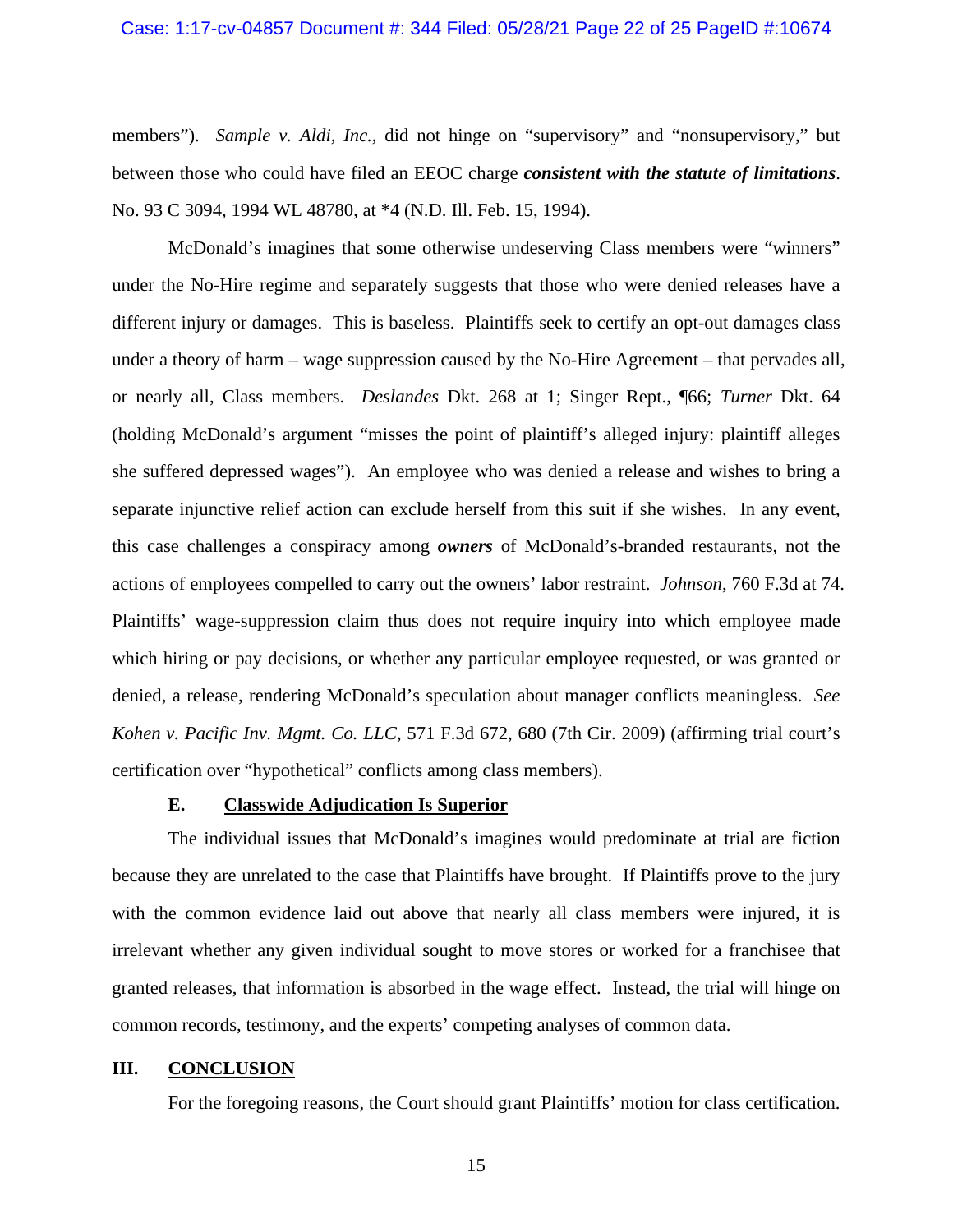Dated: May 28, 2021 Respectfully submitted,

*s/* Walter W. Noss Walter W. Noss\* Sean C. Russell\* **SCOTT+SCOTT ATTORNEYS AT LAW LLP**  600 West Broadway, Suite 3300 San Diego, California 92101 Tel: (619) 233-4565 wnoss@scott-scott.com sean.russell@scott-scott.com

Michelle E. Conston\* **SCOTT+SCOTT ATTORNEYS AT LAW LLP**  The Helmsley Building 230 Park Avenue, 17th Floor New York, New York 10169 Tel: (212) 223-6444 mconston@scott-scott.com

Dean M. Harvey\* Anne B. Shaver\* Lin Y. Chan\* Yaman Salahi\* **LIEFF CABRASER HEIMANN & BERNSTEIN, LLP**  275 Battery Street, 29th Floor San Francisco, California 94111-3339 Tel: (415) 956-1000 dharvey@lchb.com ashaver@lchb.com lchan@lchb.com ysalahi@lchb.com

Derek Y. Brandt (#6228895) Leigh M. Perica (#6316856) Connor P. Lemire\* **MCCUNE WRIGHT AREVALO, LLP**  231 North Main Street, Suite 20 Edwardsville, Illinois 62025 Tel: (618) 307-6116 Fax: (618) 307-6161 dyb@mccunewright.com lmp@mccunewright.com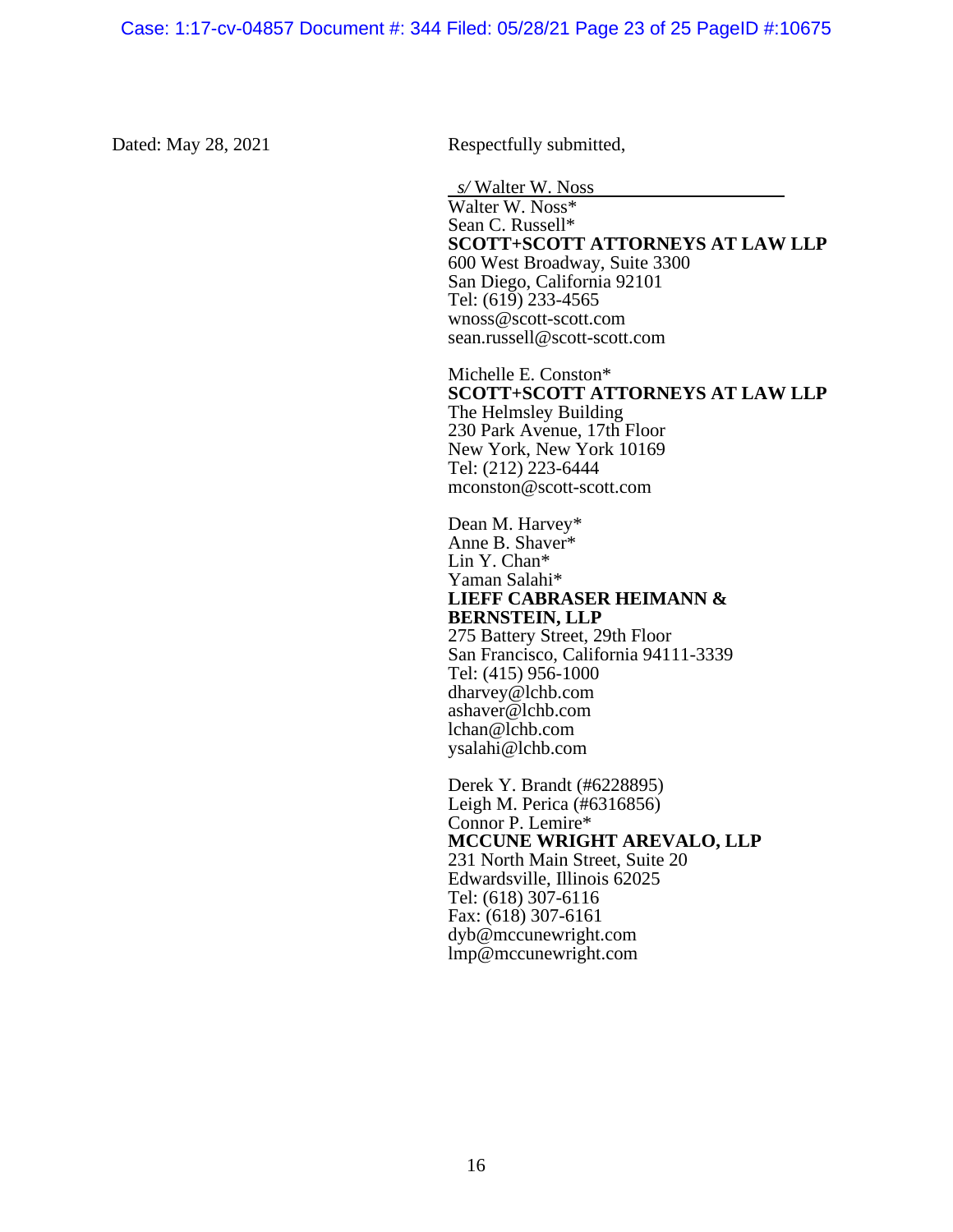Case: 1:17-cv-04857 Document #: 344 Filed: 05/28/21 Page 24 of 25 PageID #:10676

Richard D. McCune\* Michele M. Vercoski\* **MCCUNE WRIGHT AREVALO, LLP**  3281 East Guasti Road, Suite 100 Ontario, California 91761 Tel: (909) 557-1250 rdm@mccunewright.com mmv@mccunewright.com

*Attorneys for Individual and Representative Plaintiffs Leinani Deslandes and Stephanie Turner* 

\* Admitted *pro hac vice*